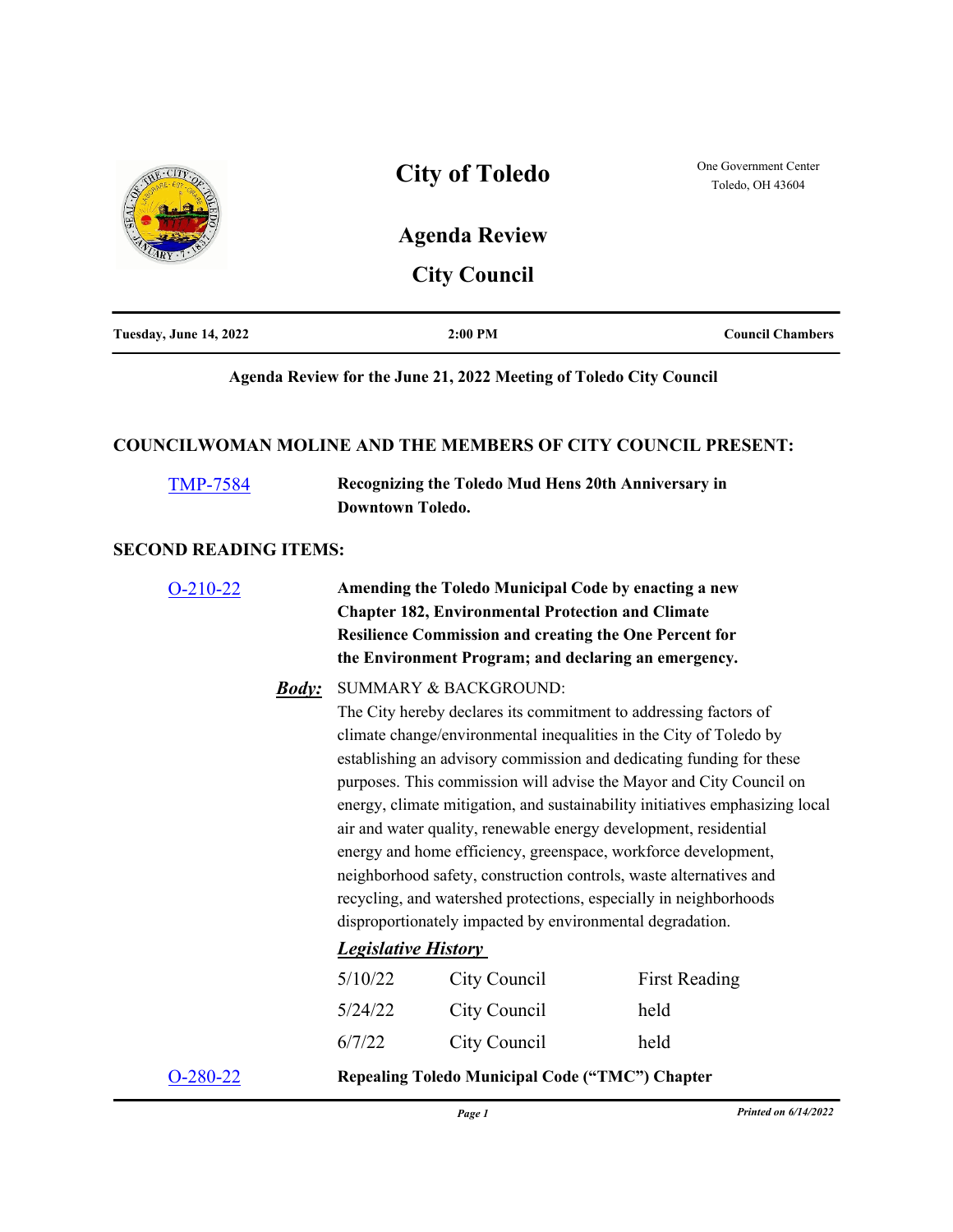| <b>City Council</b> | <b>Agenda Review</b>                                                                                                                                                                                                                                                                                                                                                                                                                                                                                                                                                                                                                                                                                                                             | June 14, 2022        |
|---------------------|--------------------------------------------------------------------------------------------------------------------------------------------------------------------------------------------------------------------------------------------------------------------------------------------------------------------------------------------------------------------------------------------------------------------------------------------------------------------------------------------------------------------------------------------------------------------------------------------------------------------------------------------------------------------------------------------------------------------------------------------------|----------------------|
|                     | 123; enacting a new TMC Chapter 123; and declaring an<br>emergency.                                                                                                                                                                                                                                                                                                                                                                                                                                                                                                                                                                                                                                                                              |                      |
| <u><b>Body:</b></u> | <b>SUMMARY &amp; BACKGROUND:</b><br>This Ordinance amends Toledo Municipal Code ("TMC") Chapter<br>123, Department of Finance to update the Chapter to align with<br>current Charter provisions and operating structure. Language in Ch.<br>123 does not create the Department and as it is created pursuant to<br>Charter Sec. 101, along with its Divisions of Accounts, Treasury and<br>Purchases and Supplies. All changes are consistent with the applicable<br>Charter provisions and TMC Ch. 1905 (Income Tax).<br><b>Legislative History</b>                                                                                                                                                                                             |                      |
|                     | 6/7/22<br>City Council                                                                                                                                                                                                                                                                                                                                                                                                                                                                                                                                                                                                                                                                                                                           | <b>First Reading</b> |
| $O-281-22$          | <b>Enacting a New Toledo Municipal Code Chapter 124,</b><br>Department of Marketing and Communications; and<br>declaring an emergency.                                                                                                                                                                                                                                                                                                                                                                                                                                                                                                                                                                                                           |                      |
| <u><b>Body:</b></u> | <b>SUMMARY &amp; BACKGROUND:</b><br>This Ordinance enacts a new Toledo Municipal Code ("TMC")<br>Chapter 124, Department of Marketing and Communications as a new<br>department to provide improved coordination and consistent<br>communications strategies across the City. The multi-media platforms<br>which are necessary for reaching residents and stakeholders today<br>require a consistent, coordinated, and often cross-functional team.<br>The creation of a "MarComs" department within the city will support<br>all city departments, divisions, commissions, and boards with<br>messaging and multi-media delivery to timely provide important<br>information timely to residents and stakeholders.<br><b>Legislative History</b> |                      |
| $O-282-22$          | City Council<br>6/7/22<br>Repealing Toledo Municipal Code ("TMC") Chapter<br>125; enacting a new TMC Chapter 125; and declaring an<br>emergency.                                                                                                                                                                                                                                                                                                                                                                                                                                                                                                                                                                                                 | <b>First Reading</b> |
| <u>Body:</u>        | <b>SUMMARY &amp; BACKGROUND:</b><br>This Ordinance repeals Toledo Municipal Code ("TMC") Chapter<br>125, Office of Diversity and Inclusion, and enacts Toledo Municipal                                                                                                                                                                                                                                                                                                                                                                                                                                                                                                                                                                          |                      |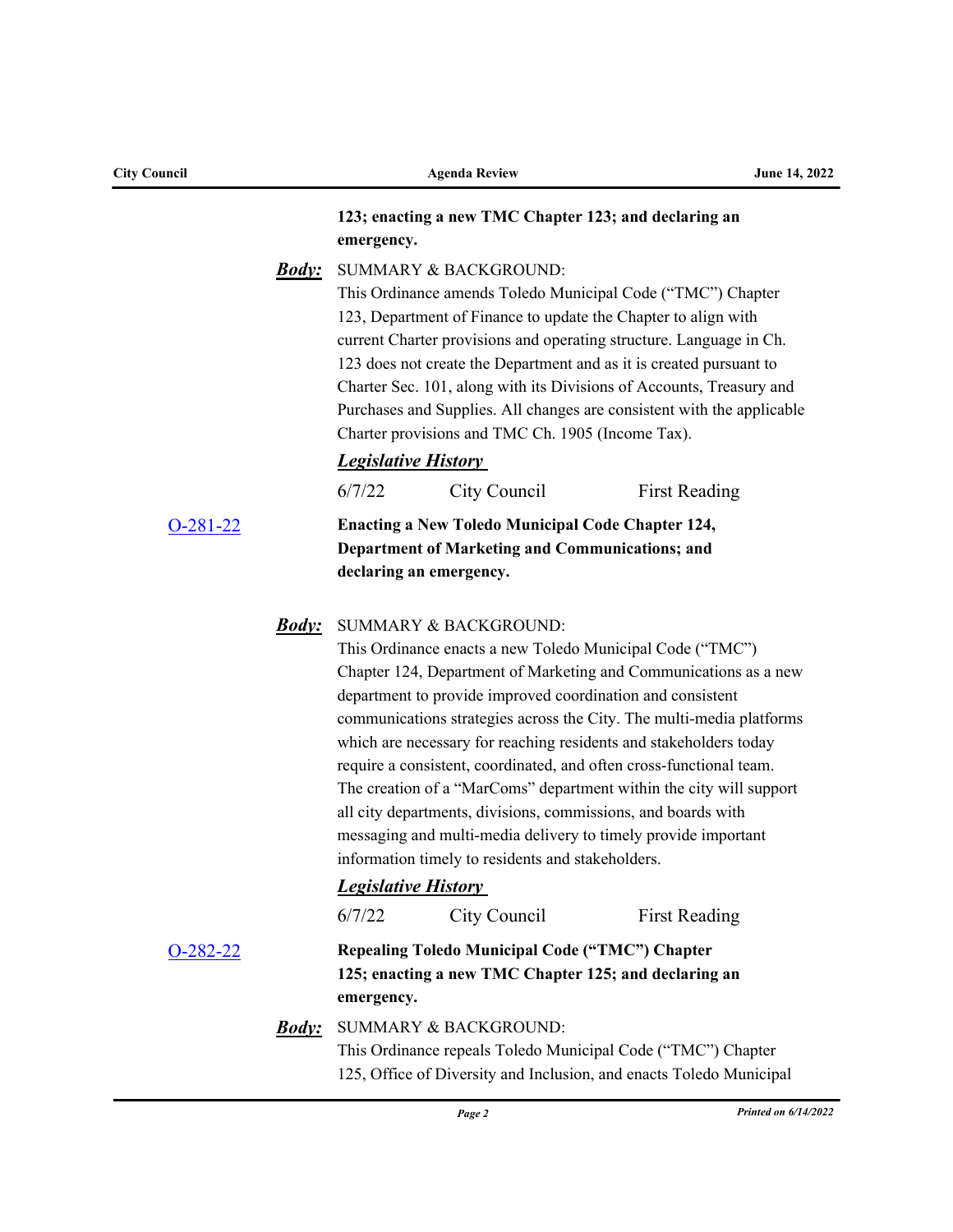| <b>City Council</b> |                     |                                                                                                                                                                                                       | <b>Agenda Review</b>                                                                                                                                                                                                                                                                                                                                                                                                                                                                                                                                                                                                                                                                      |                      | June 14, 2022 |  |
|---------------------|---------------------|-------------------------------------------------------------------------------------------------------------------------------------------------------------------------------------------------------|-------------------------------------------------------------------------------------------------------------------------------------------------------------------------------------------------------------------------------------------------------------------------------------------------------------------------------------------------------------------------------------------------------------------------------------------------------------------------------------------------------------------------------------------------------------------------------------------------------------------------------------------------------------------------------------------|----------------------|---------------|--|
|                     |                     | Code ("TMC") Chapter 125, Department of Diversity, Equity, and<br>Inclusion. The Ordinance permits the appointment of Deputy Director<br>if approved by Council in manner required under the Charter. |                                                                                                                                                                                                                                                                                                                                                                                                                                                                                                                                                                                                                                                                                           |                      |               |  |
|                     |                     | <b>Legislative History</b>                                                                                                                                                                            |                                                                                                                                                                                                                                                                                                                                                                                                                                                                                                                                                                                                                                                                                           |                      |               |  |
|                     |                     | 6/7/22                                                                                                                                                                                                | City Council                                                                                                                                                                                                                                                                                                                                                                                                                                                                                                                                                                                                                                                                              | <b>First Reading</b> |               |  |
| $O-283-22$          |                     | emergency.                                                                                                                                                                                            | Repealing Toledo Municipal Code ("TMC") Chapter<br>126; enacting a new TMC Chapter 126; and declaring                                                                                                                                                                                                                                                                                                                                                                                                                                                                                                                                                                                     |                      |               |  |
|                     | <u><b>Body:</b></u> | city-wide service center.                                                                                                                                                                             | <b>SUMMARY &amp; BACKGROUND:</b><br>This Ordinance repeals Toledo Municipal Code ("TMC") Chapter<br>126, Department of Information and Communications Technology and<br>enacts a new Ch. 126, Department of Information Technology to<br>update the Chapter to align with current operating structure and<br>recognize the addition of the division of Customer Service and<br>Engagement, which moved responsibilities from DPU to Information<br>Technology as a better fit with the provision of Engage Toledo as a                                                                                                                                                                    |                      |               |  |
|                     |                     | <b>Legislative History</b>                                                                                                                                                                            |                                                                                                                                                                                                                                                                                                                                                                                                                                                                                                                                                                                                                                                                                           |                      |               |  |
|                     |                     | 6/7/22                                                                                                                                                                                                | City Council                                                                                                                                                                                                                                                                                                                                                                                                                                                                                                                                                                                                                                                                              | <b>First Reading</b> |               |  |
| $O-284-22$          |                     | emergency.                                                                                                                                                                                            | Repealing Toledo Municipal Code ("TMC") Chapter<br>127; enacting a new TMC Chapter 127; and declaring an                                                                                                                                                                                                                                                                                                                                                                                                                                                                                                                                                                                  |                      |               |  |
|                     | <u>Body:</u>        |                                                                                                                                                                                                       | <b>SUMMARY &amp; BACKGROUND:</b><br>This Ordinance amends Toledo Municipal Code ("TMC") Chapter<br>127, Department of Public Service, to update the Chapter to align with<br>department operating structure and organizational chart included with<br>the budget information. The new Chapter 127 eliminates provisions<br>related to the divisions of Transportation and Street, Bridges and<br>Harbor, which are included in the companion ordinance establishing a<br>new Dept. of Transportation under new TMC Ch. 128. The new Ch.<br>127 also establishes a Division of Urban Beautification. Additionally,<br>certain provisions in Chapter 127 pertaining to utility permits were |                      |               |  |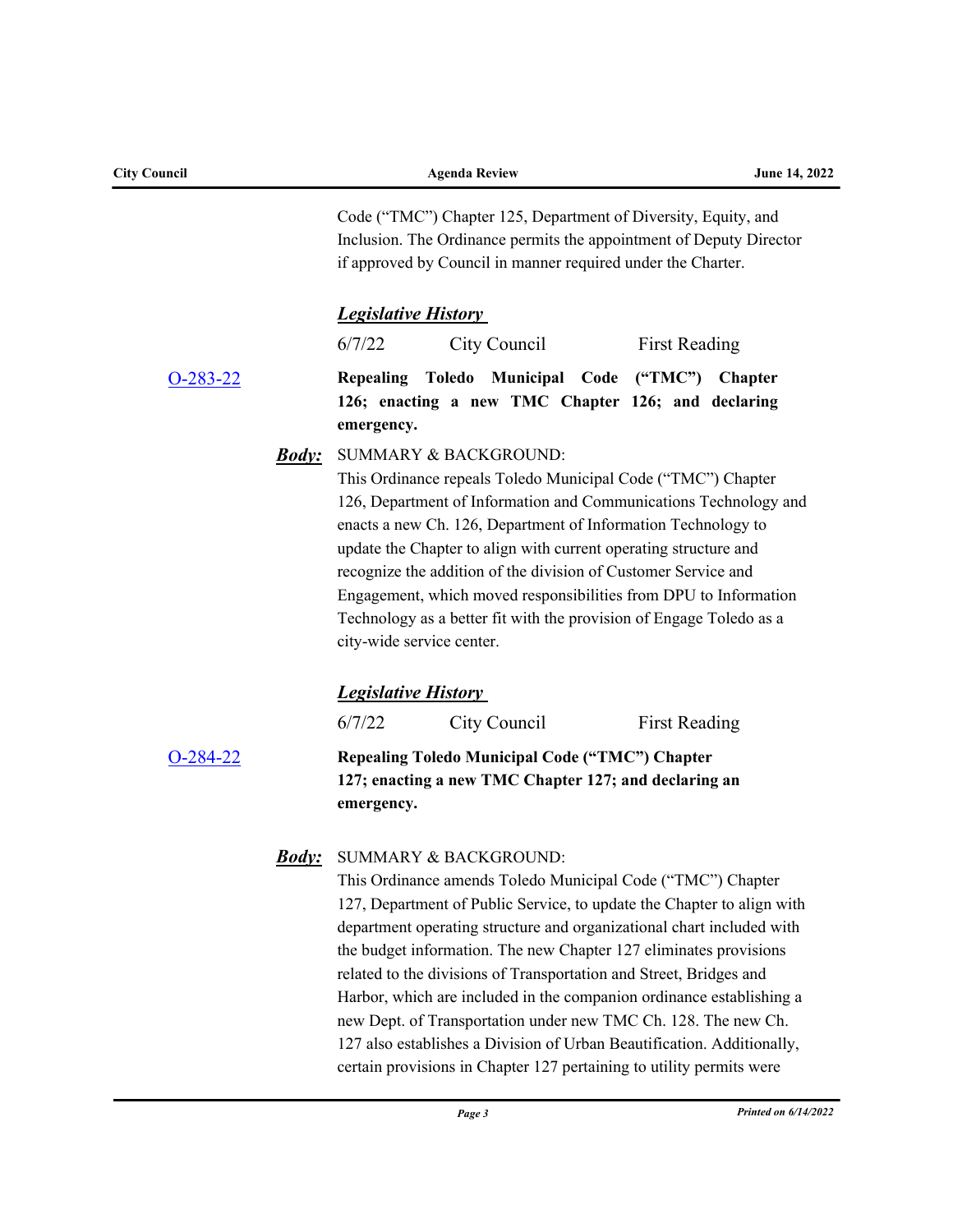| <b>City Council</b> |                                                                                                                                         | <b>Agenda Review</b>                                                                                                                                                 | June 14, 2022                                                                                                                                                                                                                                                                                                                                                                                                                                                                                     |
|---------------------|-----------------------------------------------------------------------------------------------------------------------------------------|----------------------------------------------------------------------------------------------------------------------------------------------------------------------|---------------------------------------------------------------------------------------------------------------------------------------------------------------------------------------------------------------------------------------------------------------------------------------------------------------------------------------------------------------------------------------------------------------------------------------------------------------------------------------------------|
|                     |                                                                                                                                         | moved to Chapter 133. Language pertaining to permits under<br>were not repealed by Ord. 71-21 enacted on May 25, 2021.                                               | Transportation was adjusted for legal reasons. Finally, this Ordinance<br>repeals certain existing Chapter 127 provisions related to parks that                                                                                                                                                                                                                                                                                                                                                   |
|                     | <b>Legislative History</b>                                                                                                              |                                                                                                                                                                      |                                                                                                                                                                                                                                                                                                                                                                                                                                                                                                   |
|                     | 6/7/22                                                                                                                                  | City Council                                                                                                                                                         | <b>First Reading</b>                                                                                                                                                                                                                                                                                                                                                                                                                                                                              |
| $O-285-22$          | <b>Enacting a New Toledo Municipal Code ("TMC")</b><br><b>Chapter 128, Department of Transportation; and</b><br>declaring an emergency. |                                                                                                                                                                      |                                                                                                                                                                                                                                                                                                                                                                                                                                                                                                   |
|                     | <b>Body:</b>                                                                                                                            | <b>SUMMARY &amp; BACKGROUND:</b><br>This Ordinance enacts a new Toledo Municipal Code ("TMC")<br>divisions responsible for the City's road and transportation        | Chapter 128, Department of Transportation to be made up of the<br>existing city divisions of Transportation, Engineering and most of<br>Streets, Bridges and Harbor into a Department of Transportation. The<br>objective is to create greater synergy and efficiency by placing the key<br>infrastructure into one department, rather than splitting the functions<br>between the Departments of Public Utilities and Public Service.                                                            |
|                     | <b>Legislative History</b>                                                                                                              |                                                                                                                                                                      |                                                                                                                                                                                                                                                                                                                                                                                                                                                                                                   |
|                     | 6/7/22                                                                                                                                  | City Council                                                                                                                                                         | <b>First Reading</b>                                                                                                                                                                                                                                                                                                                                                                                                                                                                              |
| $O-286-22$          | emergency.                                                                                                                              | Repealing Toledo Municipal Code ("TMC") Chapter<br>133; enacting a new TMC Chapter 133; and declaring an                                                             |                                                                                                                                                                                                                                                                                                                                                                                                                                                                                                   |
|                     |                                                                                                                                         | <b>Body:</b> SUMMARY & BACKGROUND:<br>133, Department of to update the Chapter to align with current<br>Transportation and the Department of Information Technology, | This Ordinance amends Toledo Municipal Code ("TMC") Chapter<br>operating structure and align functions with the organizational plan<br>submitted by the Administration with the budget. The ordinance aligns<br>the Chapter with the Department's current three commissioner and<br>existing operating divisional structure. The Ordinance also removes<br>provisions which pertained to engineering the "Call City Hall", which<br>functions are proposed to be managed by the new Department of |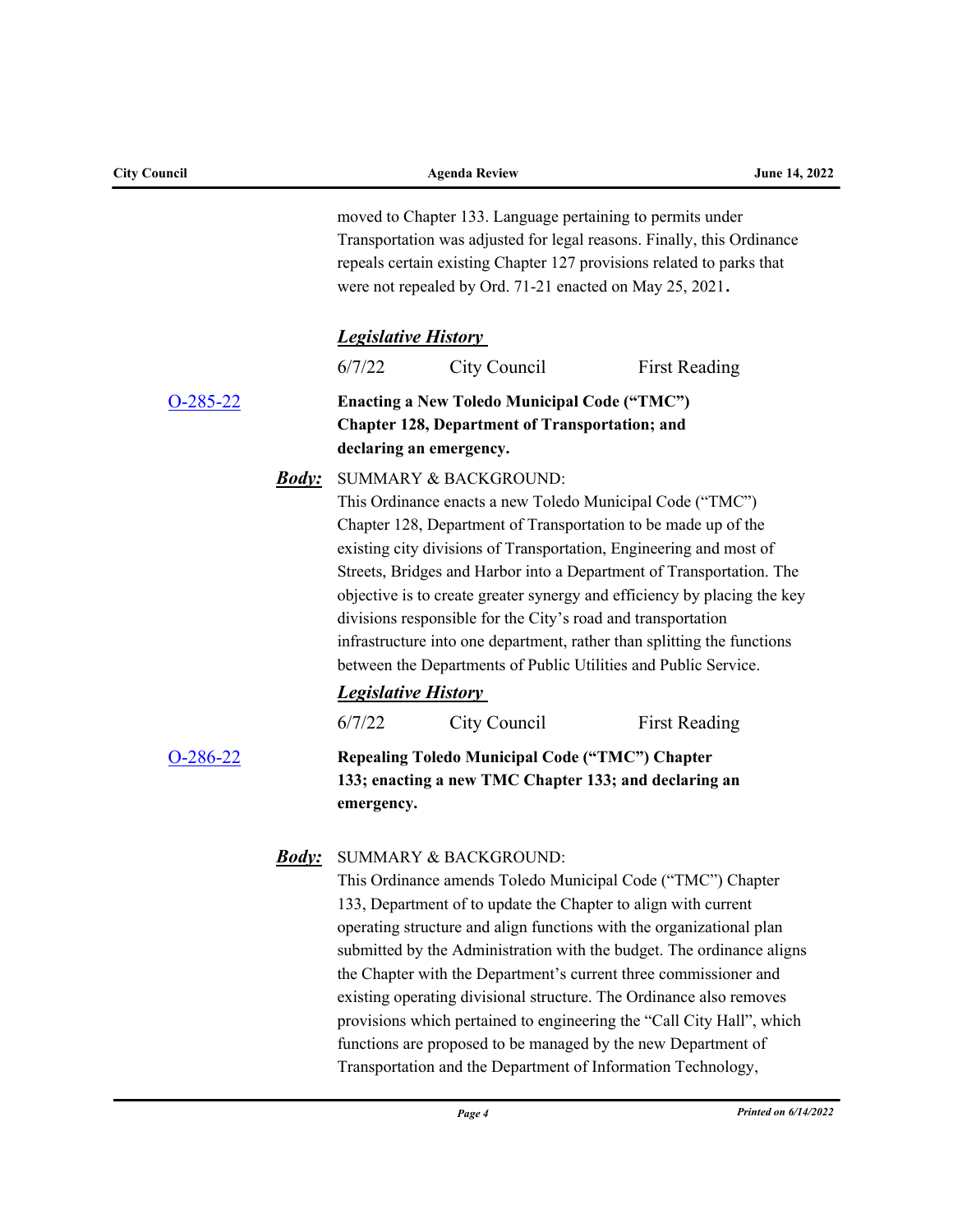| <b>City Council</b> |               |            | <b>Agenda Review</b>                                                                                                    | June 14, 2022                                                                                                                                                                                                                                                                                                                                                                                                                                                                                                                                                                                                                                                                                                                                                                                                                                                                                               |
|---------------------|---------------|------------|-------------------------------------------------------------------------------------------------------------------------|-------------------------------------------------------------------------------------------------------------------------------------------------------------------------------------------------------------------------------------------------------------------------------------------------------------------------------------------------------------------------------------------------------------------------------------------------------------------------------------------------------------------------------------------------------------------------------------------------------------------------------------------------------------------------------------------------------------------------------------------------------------------------------------------------------------------------------------------------------------------------------------------------------------|
|                     |               |            | upon appointment by the Mayor and approval of Council.                                                                  | respectively, pursuant to separate ordinances. The Ordinances also<br>adds some provisions related to permitting that were previously<br>contained in Ch. 127, the Department of Public Service, despite the<br>fact those items were administered by DPU. The proposed Ordinance<br>also allows for the designation of Deputy Director of Public Utilities                                                                                                                                                                                                                                                                                                                                                                                                                                                                                                                                                 |
|                     |               |            | <b>Legislative History</b>                                                                                              |                                                                                                                                                                                                                                                                                                                                                                                                                                                                                                                                                                                                                                                                                                                                                                                                                                                                                                             |
|                     |               | 6/7/22     | City Council                                                                                                            | <b>First Reading</b>                                                                                                                                                                                                                                                                                                                                                                                                                                                                                                                                                                                                                                                                                                                                                                                                                                                                                        |
| $O-287-22$          |               | emergency. | Repealing Toledo Municipal Code ("TMC") Chapter<br>135; enacting a new TMC Chapter 135; and declaring                   |                                                                                                                                                                                                                                                                                                                                                                                                                                                                                                                                                                                                                                                                                                                                                                                                                                                                                                             |
|                     | <b>Body</b> : |            | <b>SUMMARY &amp; BACKGROUND:</b><br>enacts a new TMC Chapter 135, Department of Housing and<br>Furthering Fair Housing. | This Ordinance repeals Toledo Municipal Code ("TMC") Chapter<br>135, Department of Economic and Community Development and<br>Community Development, to update the Chapter to align with current<br>and proposed organizational and operating structure. The Changes<br>included removal of the division of code enforcement, whose functions<br>have been moved to the new Department of Building and Code<br>Compliance and DPS (urban beautification). The changes also include<br>the permissive addition of a deputy director upon appointment of<br>Mayor with required confirmation of Council. There were some issues<br>of alignment and consistency under the TMC between Chapter 135<br>and 135 (both including economic development) which have also now<br>been resolved by the proposed changes to both chapters. Also, please<br>note that no changes were made to TMC §135.04, Affirmatively |
|                     |               |            | <b>Legislative History</b>                                                                                              |                                                                                                                                                                                                                                                                                                                                                                                                                                                                                                                                                                                                                                                                                                                                                                                                                                                                                                             |
|                     |               | 6/7/22     | City Council                                                                                                            | <b>First Reading</b>                                                                                                                                                                                                                                                                                                                                                                                                                                                                                                                                                                                                                                                                                                                                                                                                                                                                                        |
| O-288-22            |               | emergency. | Repealing Toledo Municipal Code ("TMC") Chapter<br>136; enacting a new TMC Chapter 136; and declaring an                |                                                                                                                                                                                                                                                                                                                                                                                                                                                                                                                                                                                                                                                                                                                                                                                                                                                                                                             |
|                     | <u>Body:</u>  |            | <b>SUMMARY &amp; BACKGROUND:</b><br>This Ordinance amends Toledo Municipal Code Chapter 136,                            | Department of Economic Development, and removes Inspection as a                                                                                                                                                                                                                                                                                                                                                                                                                                                                                                                                                                                                                                                                                                                                                                                                                                             |

*Page 5 Printed on 6/14/2022*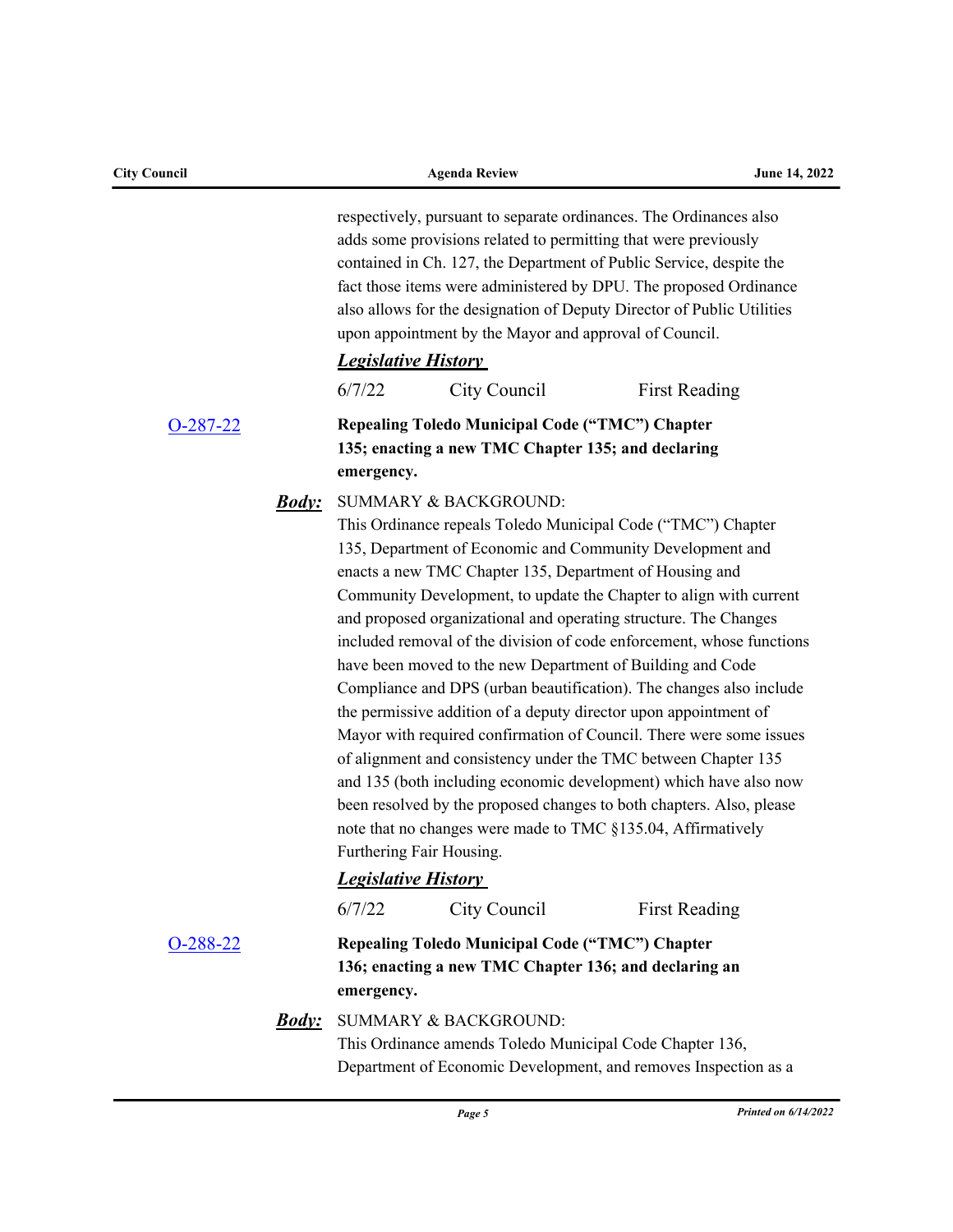| division under Economic Development previously combined in 2015. It<br>provides for appointment of a Director and Deputy Director.<br><b>Legislative History</b><br>6/7/22<br>City Council<br><b>First Reading</b><br>Repealing Toledo Municipal Code ("TMC") Chapter<br>$O-289-22$<br>137; enacting a new TMC Chapter 137; and declaring<br>emergency.<br><b>SUMMARY &amp; BACKGROUND:</b><br><u><b>Body:</b></u><br>This Ordinance repeals Toledo Municipal Code ("TMC") Chapter<br>137, Department of Human Resources and enacts a new TMC<br>Chapter 137, to update the Chapter to align with current Section<br>names and duties and to permit Deputy Director position, subject to<br>Council approval under the Charter.<br><b>Legislative History</b><br>6/7/22<br>City Council<br><b>First Reading</b><br><b>Enacting a New Toledo Municipal Code Chapter 140,</b><br>$O-290-22$<br>Department of Building and Code Compliance; and<br>declaring an emergency.<br><b>SUMMARY &amp; BACKGROUND:</b><br><u><i>Body:</i></u><br>This Ordinance enacts a new Toledo Municipal Code ("TMC")<br>Chapter 140, Department of Building and Code Compliance, which<br>combines the duties of the divisions of Inspection and Code<br>Enforcement. Inspection was put under the Department of Economic<br>Development in 2015 (see Ord. 118-15), with Code Enforcement<br>moved under the Department of Neighborhoods in 2014 (see Ord.<br>482-14). This Ordinance reestablishes Building Inspection and most of<br>the functions of the Division of Code Compliance as a separate<br>combined department linking the related expertise and functions. (For<br>repeal of previous provisions see separate legislation amending TMC<br>Ch. 135 and 136.) | <b>City Council</b> | <b>Agenda Review</b> | June 14, 2022 |
|-------------------------------------------------------------------------------------------------------------------------------------------------------------------------------------------------------------------------------------------------------------------------------------------------------------------------------------------------------------------------------------------------------------------------------------------------------------------------------------------------------------------------------------------------------------------------------------------------------------------------------------------------------------------------------------------------------------------------------------------------------------------------------------------------------------------------------------------------------------------------------------------------------------------------------------------------------------------------------------------------------------------------------------------------------------------------------------------------------------------------------------------------------------------------------------------------------------------------------------------------------------------------------------------------------------------------------------------------------------------------------------------------------------------------------------------------------------------------------------------------------------------------------------------------------------------------------------------------------------------------------------------------------------------------------------------------------------------------------------------------------|---------------------|----------------------|---------------|
|                                                                                                                                                                                                                                                                                                                                                                                                                                                                                                                                                                                                                                                                                                                                                                                                                                                                                                                                                                                                                                                                                                                                                                                                                                                                                                                                                                                                                                                                                                                                                                                                                                                                                                                                                       |                     |                      |               |
|                                                                                                                                                                                                                                                                                                                                                                                                                                                                                                                                                                                                                                                                                                                                                                                                                                                                                                                                                                                                                                                                                                                                                                                                                                                                                                                                                                                                                                                                                                                                                                                                                                                                                                                                                       |                     |                      |               |
|                                                                                                                                                                                                                                                                                                                                                                                                                                                                                                                                                                                                                                                                                                                                                                                                                                                                                                                                                                                                                                                                                                                                                                                                                                                                                                                                                                                                                                                                                                                                                                                                                                                                                                                                                       |                     |                      |               |
|                                                                                                                                                                                                                                                                                                                                                                                                                                                                                                                                                                                                                                                                                                                                                                                                                                                                                                                                                                                                                                                                                                                                                                                                                                                                                                                                                                                                                                                                                                                                                                                                                                                                                                                                                       |                     |                      |               |
|                                                                                                                                                                                                                                                                                                                                                                                                                                                                                                                                                                                                                                                                                                                                                                                                                                                                                                                                                                                                                                                                                                                                                                                                                                                                                                                                                                                                                                                                                                                                                                                                                                                                                                                                                       |                     |                      |               |
|                                                                                                                                                                                                                                                                                                                                                                                                                                                                                                                                                                                                                                                                                                                                                                                                                                                                                                                                                                                                                                                                                                                                                                                                                                                                                                                                                                                                                                                                                                                                                                                                                                                                                                                                                       |                     |                      |               |
|                                                                                                                                                                                                                                                                                                                                                                                                                                                                                                                                                                                                                                                                                                                                                                                                                                                                                                                                                                                                                                                                                                                                                                                                                                                                                                                                                                                                                                                                                                                                                                                                                                                                                                                                                       |                     |                      |               |
| <b>Legislative History</b><br>6/7/22<br>City Council<br><b>First Reading</b>                                                                                                                                                                                                                                                                                                                                                                                                                                                                                                                                                                                                                                                                                                                                                                                                                                                                                                                                                                                                                                                                                                                                                                                                                                                                                                                                                                                                                                                                                                                                                                                                                                                                          |                     |                      |               |

# **COUNCILWOMAN MORRIS PRESENTS:**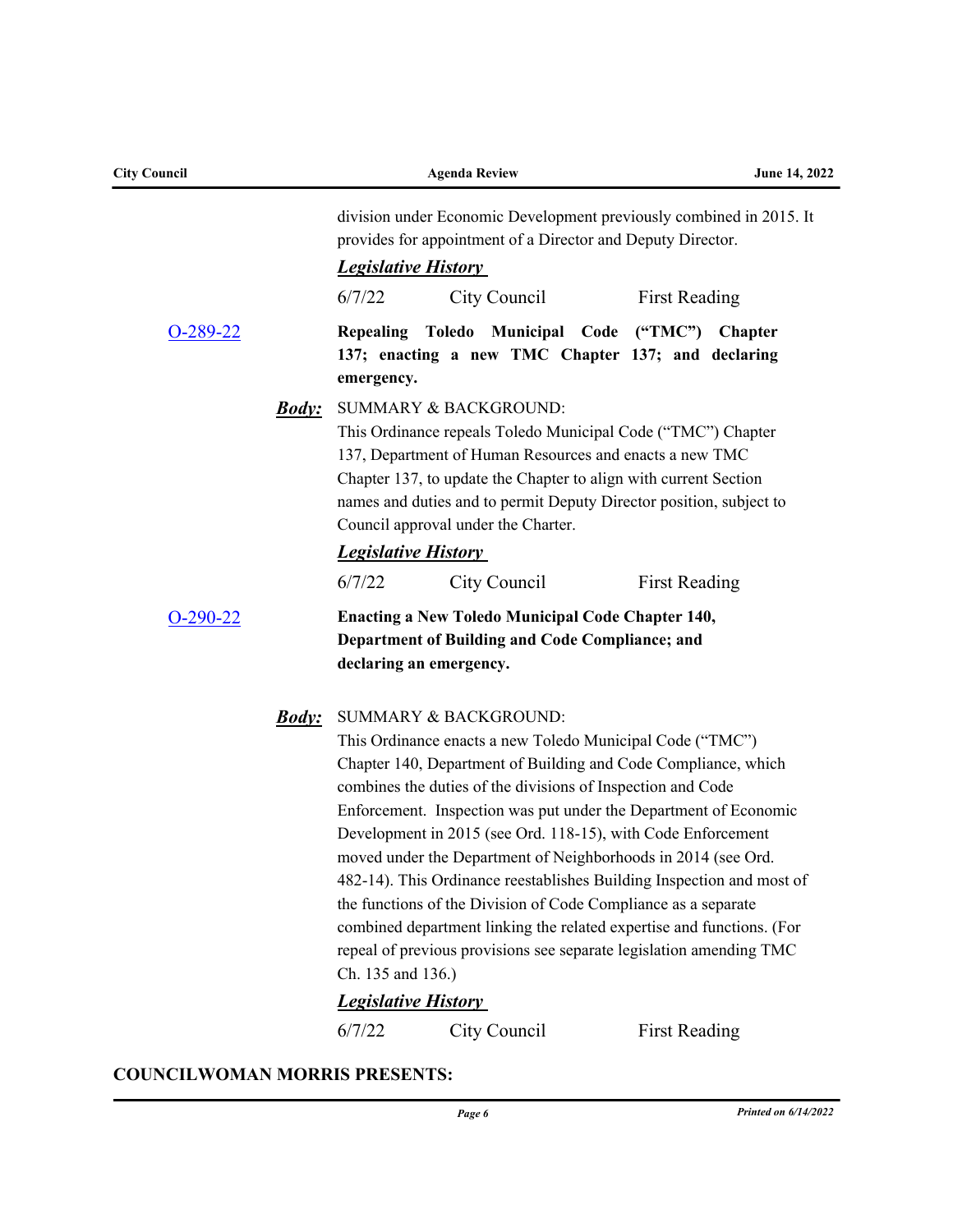| <b>City Council</b> | <b>Agenda Review</b>                                                                                                                                                                                                                                                                                                                                                                                                                                                                                             | June 14, 2022 |
|---------------------|------------------------------------------------------------------------------------------------------------------------------------------------------------------------------------------------------------------------------------------------------------------------------------------------------------------------------------------------------------------------------------------------------------------------------------------------------------------------------------------------------------------|---------------|
| <b>TMP-7585</b>     | Authorizing the expenditure of \$300.00 from the Capital<br><b>Improvement Fund District Improvement Program for</b><br>the Library Village Park sign; authorizing the Mayor to<br>execute the necessary contract; and declaring an<br>emergency.                                                                                                                                                                                                                                                                |               |
| <b>Body</b> :       | <b>SUMMARY &amp; BACKGROUND:</b><br>The Friends of Library Village Park submitted a District Improvement<br>Program application to add verbiage to the existing Library Village<br>Park sign on Berwick Ave. in Council District 6. The sign will add "In<br>memory of Michelle A. Glanville" to remember her for all her hard<br>work in developing this park. The District Improvement Review<br>Committee convened on June 7, 2022, and recommended approval of<br>this application in an amount of \$300.00. |               |
| <b>Attachments:</b> | Application<br><b>Sign</b>                                                                                                                                                                                                                                                                                                                                                                                                                                                                                       |               |
| <b>PRESENT:</b>     | <b>COUNCIL PRESIDENT CHERRY AND THE MEMBERS OF CITY COUNCIL</b>                                                                                                                                                                                                                                                                                                                                                                                                                                                  |               |
| <b>TMP-7586</b>     | Authorizing the expenditure in an amount of \$43,183.45<br>from the Capital Improvement Fund for the cost of 65<br>chairs from Continental Office for City Council; and<br>declaring an emergency.                                                                                                                                                                                                                                                                                                               |               |
| <b>Body</b> :       | <b>SUMMARY &amp; BACKGROUND:</b><br>This ordinance authorizes the expenditure of \$43,183.45 from the<br>Capital Improvement Fund for the purchase of 65 chairs from<br>Continental Office for City Council offices, conference room and<br>Council Chambers. The 2022 CIP Budget contains an appropriation<br>of \$50,000 for this purpose.                                                                                                                                                                     |               |
| <b>TMP-7587</b>     | <b>Approving a Petition For Special Assessments for</b><br><b>Special Energy Improvement Projects and a Project Plan</b><br>for the Northwest Ohio Advanced Energy Improvement<br>District under Chapter 1710 of the Ohio Revised Code<br>for 2476 N. Detroit Ave.; to authorize and levy special<br>assessments for the purpose of acquiring, constructing,<br>and improving certain public improvements in the City of<br>Toledo in cooperation with the Northwest Ohio                                        |               |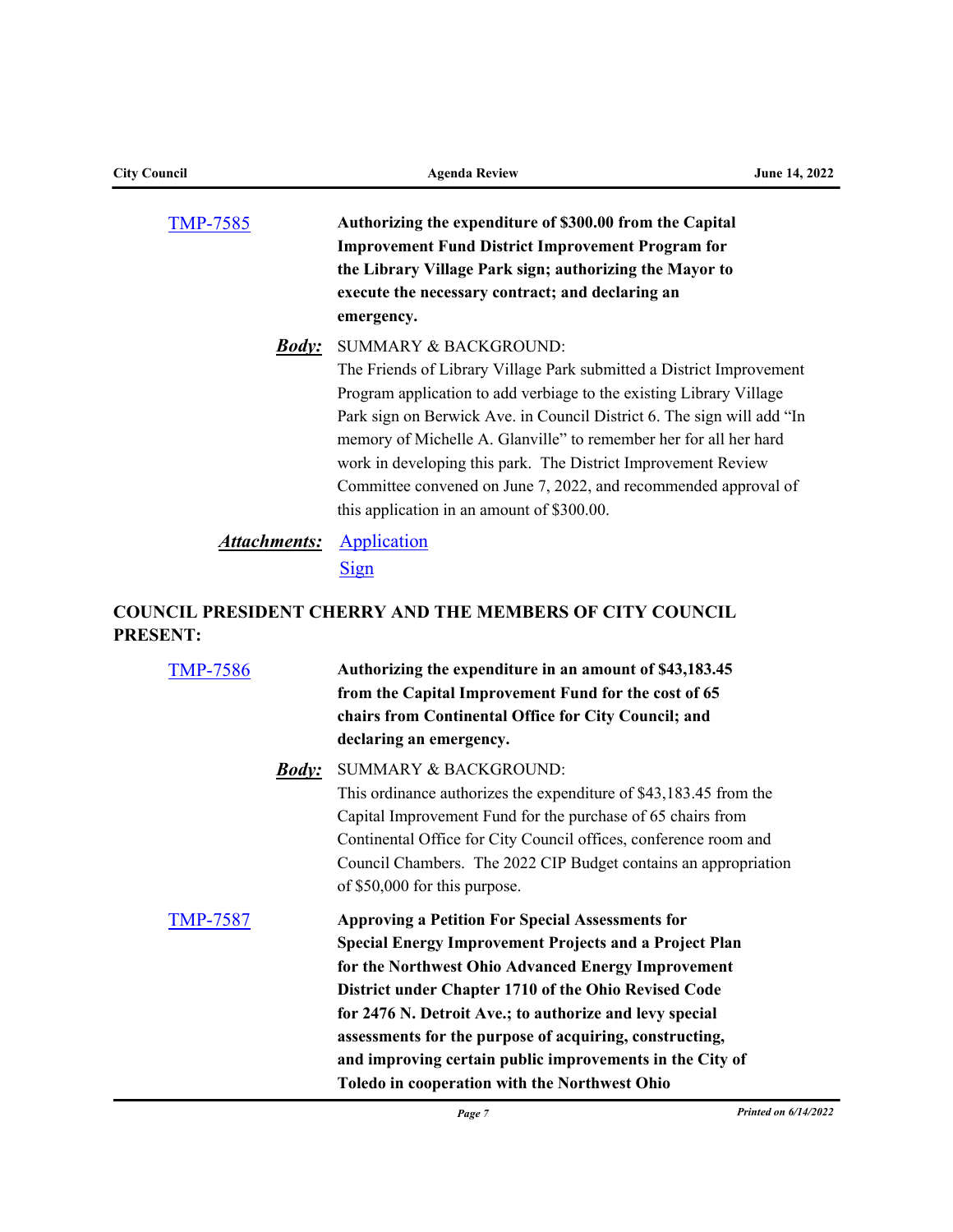| <b>City Council</b> |                                      | <b>Agenda Review</b>                                                                                                                                                                       | <b>June 14, 2022</b> |
|---------------------|--------------------------------------|--------------------------------------------------------------------------------------------------------------------------------------------------------------------------------------------|----------------------|
|                     |                                      | <b>Advanced Energy Improvement District; and to approve</b><br>an Energy Project Agreement in connection with such<br>improvements and special assessments; and declaring an<br>emergency. |                      |
|                     | <b>Attachments:</b>                  | Exhibits A, B & C<br>Petition<br>Agreement                                                                                                                                                 |                      |
|                     | <b>DEPARTMENT OF TRANSPORTATION:</b> |                                                                                                                                                                                            |                      |
| 1.                  | <b>TMP-7573</b>                      | Authorizing the mayor to enter into agreements with and<br>accept and deposit financial assistance from the State of                                                                       |                      |

**Ohio, Ohio Public Works Commission (OPWC) in an amount not to exceed \$1,517,780 for sewer lining; authorizing the appropriation and expenditure of said grant and loan proceeds on the subject project; authorizing a dedicated source for repayment of said loans; authorizing the mayor to enter into contracts related to construction, professional services, contingencies, capitalized interest, testing, and permit fees for sewer lining; and declaring an emergency.** 

#### SUMMARY & BACKGROUND: *Body:*

This ordinance authorizes the mayor to accept, deposit, appropriate and expend an amount not to exceed \$1,517,780 in grant and loan funds from the Ohio Public Works Commission (OPWC). It further authorizes the mayor to enter into agreements for the referenced grant and loan and to conduct the appropriate budget adjustments and transfers of expense associated with said grants and loans. It further dedicates a source of funds for repayment of the loans.

Resolutions #324-20 and #499-21 authorized applying for this assistance and entering into an agreement with OPWC for this purpose.

This project requires match money which is either in place or will be in place through other City or outside funding sources.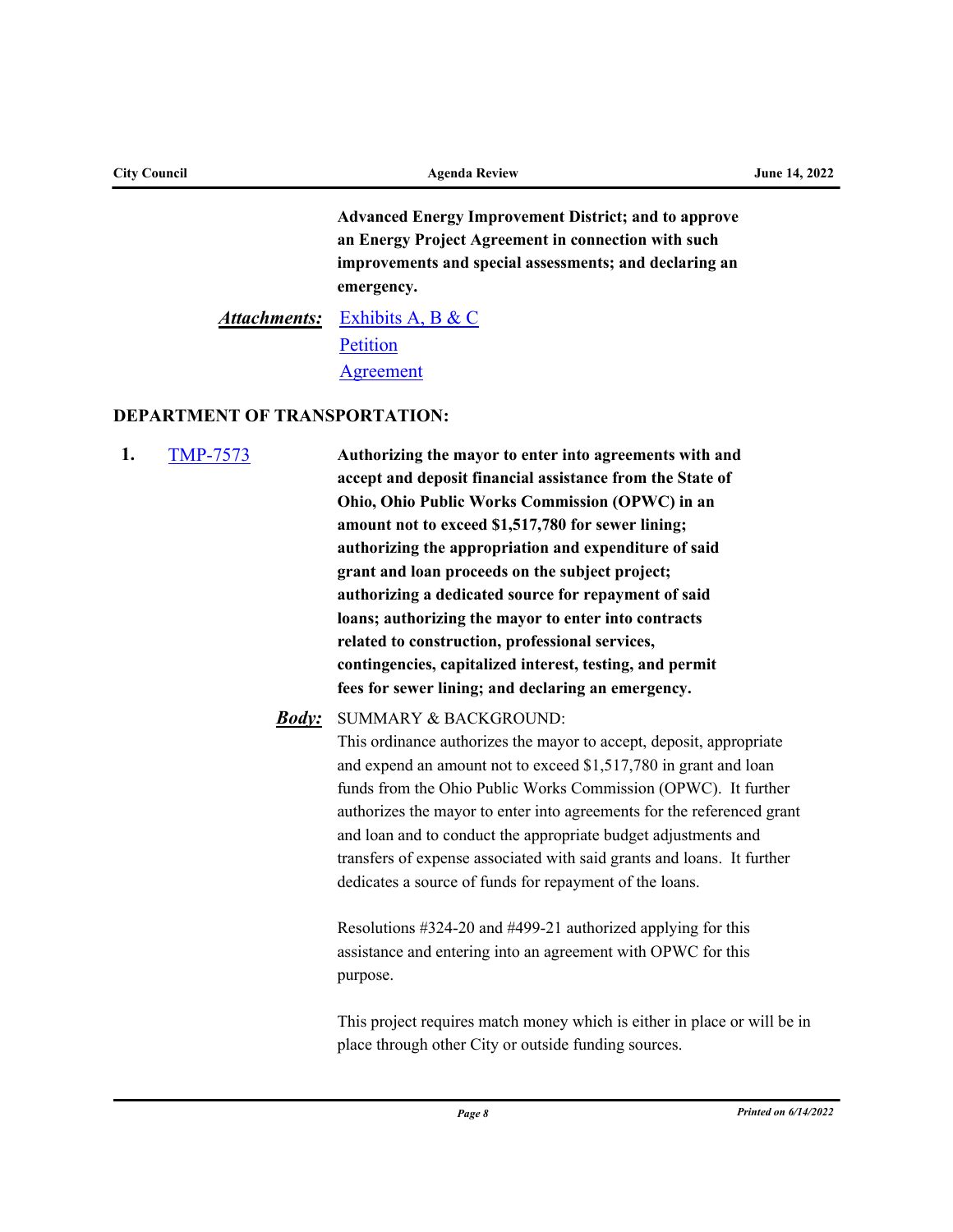| <b>City Council</b> |                                      |              | <b>Agenda Review</b>                                                                                                                                                                                                                                                                                                                                                                                                                                                                                                                                                                                                                                                                                                                                                                                                                                                          | June 14, 2022        |
|---------------------|--------------------------------------|--------------|-------------------------------------------------------------------------------------------------------------------------------------------------------------------------------------------------------------------------------------------------------------------------------------------------------------------------------------------------------------------------------------------------------------------------------------------------------------------------------------------------------------------------------------------------------------------------------------------------------------------------------------------------------------------------------------------------------------------------------------------------------------------------------------------------------------------------------------------------------------------------------|----------------------|
|                     |                                      |              | Passage of this ordinance is required to enable the City of Toledo to<br>accept OPWC funding and to proceed with the construction of these<br>projects.                                                                                                                                                                                                                                                                                                                                                                                                                                                                                                                                                                                                                                                                                                                       |                      |
|                     | <b>DEPARTMENT OF PUBLIC SERVICE:</b> |              |                                                                                                                                                                                                                                                                                                                                                                                                                                                                                                                                                                                                                                                                                                                                                                                                                                                                               |                      |
| 2.                  | <b>TMP-7569</b>                      |              | Authorizing the Mayor to establish an Indoor Air Quality<br>Program for buildings owned and operated by the city of<br>Toledo for the purpose of ensuring that the public and<br>our employees are provided with a healthy environment<br>to visit and work.                                                                                                                                                                                                                                                                                                                                                                                                                                                                                                                                                                                                                  |                      |
|                     |                                      | <u>Body:</u> | <b>SUMMARY &amp; BACKGROUND:</b><br>The city is interested in providing a high level of air quality in its heating,<br>ventilation, and air conditioning ("HVAC") systems located within<br>city-owned buildings. Indoor air quality (IAQ) can be greatly improved<br>with improvements to HVAC systems by adding additional filtration<br>systems or replacing and upgrading existing systems entirely. The<br>establishment of an Indoor Air Quality Program for buildings owned<br>and operated by the city of Toledo will protect the health and welfare<br>of city workers, visitors, and safety forces. The city's Department of<br>Public Service will oversee implementation of the Indoor Air Quality<br>Program. The program will enable the city to write and apply for grant<br>requests specifically earmarked in the Infrastructure Investment and<br>Jobs Act. |                      |
| 3.                  | <b>TMP-7554</b>                      | <u>Body:</u> | Authorizing the Mayor to enter into an agreement with<br>Bell Equipment for the purchase of a rear loader truck<br>for the Division of Urban Beautification; authorizing the<br>expenditure of an amount not to exceed \$167,000 from<br>the Capital Improvement Fund; waiving the competitive<br>procurement provisions of TMC Chapter 187; and<br>declaring an emergency.<br>SUMMARY & BACKGROUND:                                                                                                                                                                                                                                                                                                                                                                                                                                                                          |                      |
|                     |                                      |              | As presented in the 2022 vehicle and equipment replacement plan, the<br>Division of Fleet planned to purchase garbage trucks for multiple<br>divisions. The Division of Fleet has been actively seeking vendors to<br>provide the equipment and found demand is such that the Division will<br>not be able to secure the equipment for use in the 2022 leaf season                                                                                                                                                                                                                                                                                                                                                                                                                                                                                                            |                      |
|                     |                                      |              | Page 9                                                                                                                                                                                                                                                                                                                                                                                                                                                                                                                                                                                                                                                                                                                                                                                                                                                                        | Printed on 6/14/2022 |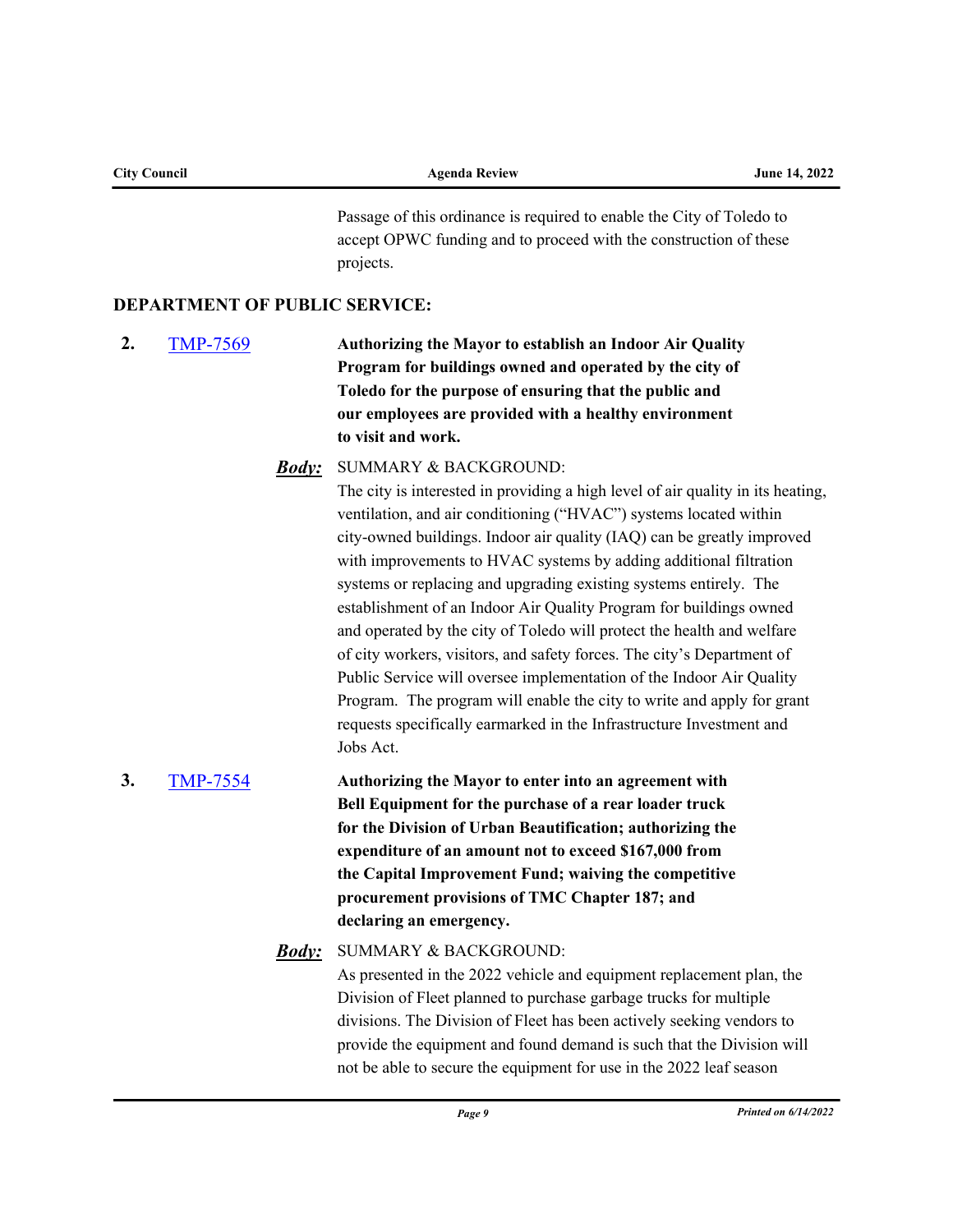| <b>City Council</b>   | <b>Agenda Review</b>                                                                                                                                                                                 | June 14, 2022 |
|-----------------------|------------------------------------------------------------------------------------------------------------------------------------------------------------------------------------------------------|---------------|
|                       | without purchasing off a lot. In order to have the equipment as soon as<br>possible, the division would like to purchase one rear loader truck<br>from Bell Equipment and waive competitive bidding. |               |
|                       | The total amount to be expended will not exceed \$167,000 and was<br>originally authorized to be expended in ordinance 130-22.                                                                       |               |
| Attachments:          | <b>Bell Equipment Photo</b><br>Equipment Specs - Bell Rear Loader                                                                                                                                    |               |
|                       | <b>DEPARTMENT OF ECONOMIC DEVELOPMENT:</b>                                                                                                                                                           |               |
| <b>TMP-7578</b><br>4. | Authorizing the Mayor to enter into easement<br>agreements and other needed instruments with the                                                                                                     |               |

**Metropolitan Park District of the Toledo Area with respect to certain City-owned real property and public rights-of-way adjacent to the Downtown Maumee Riverfront for purposes of the Park District's construction, operation and maintenance of the Glass City Riverwalk Project; making certain findings with respect thereto; and declaring an emergency.** 

SUMMARY & BACKGROUND: *Body:* The Metropolitan Park District of the Toledo Area ("Metroparks Toledo") has been awarded a \$23.6 million Better Utilizing Investments to Leverage Development ("BUILD") grant from the U.S. Department of Transportation for phase one of the Glass City Riverwalk ("Project"). The Glass City Riverwalk is a transformational project led by Metroparks Toledo that will create 300 acres of new and revitalized downtown riverfront greenspace that will be connected by five miles of multi-use trails spanning both sides of the Maumee River, from the Veterans' Glass City Skyway to the Anthony Wayne Bridge. The Riverwalk will include an improved and restored shoreline, accessible park elements, water access, expanded and improved public boat docks, lighting improvements and public gathering spaces. The Glass City Riverwalk project will completely transform the Maumee Riverfront into a key economic driver for the region once again.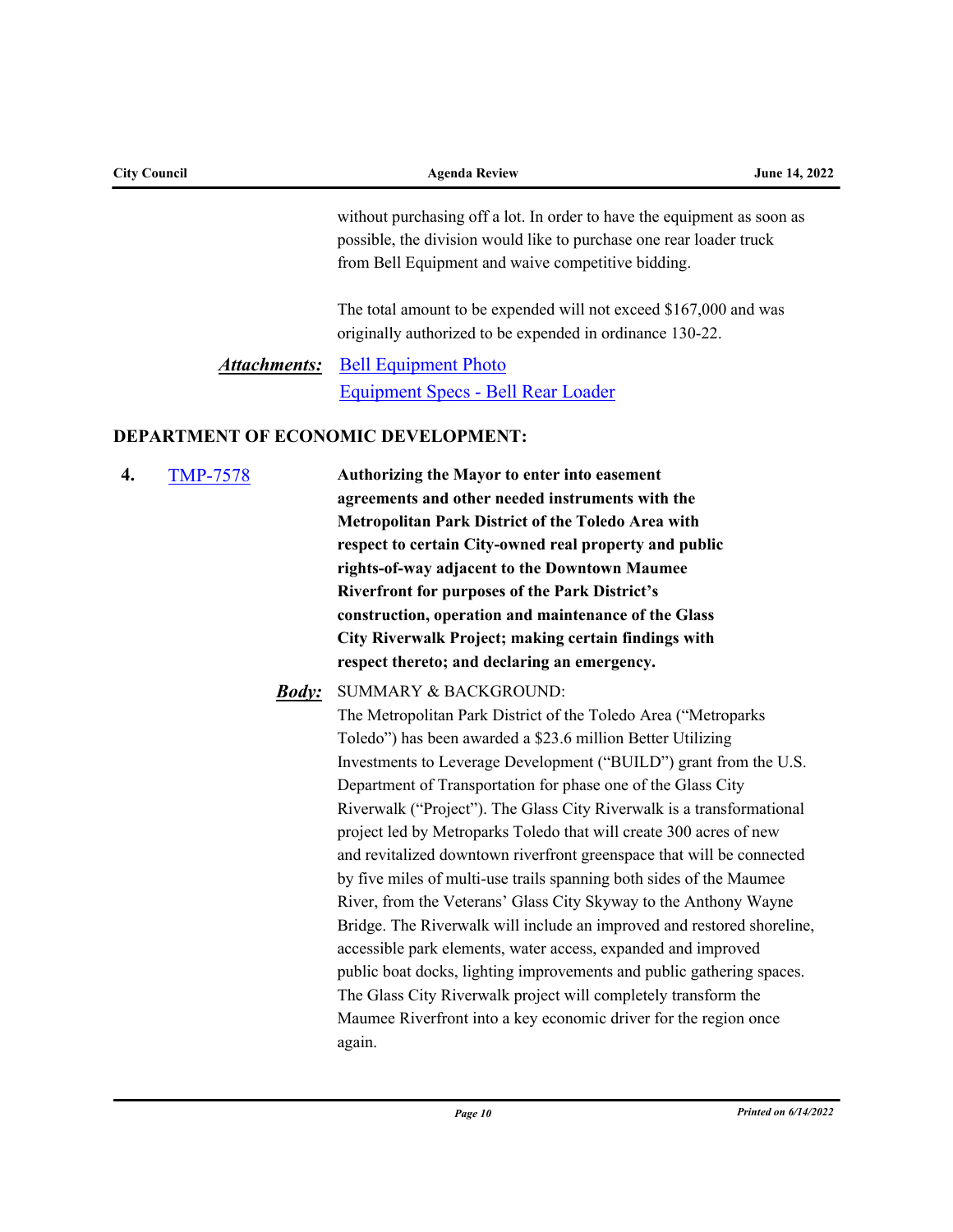The City owns certain rights-of-way, real and personal property along the Maumee Riverfront that are needed to facilitate the construction, operation and maintenance of phase one of the Glass City Riverwalk. The plans and specifications for the Project require Metroparks Toledo to obtain certain easements and related property rights from the City. The City is proposing to grant Metroparks Toledo property rights that are necessary to facility the construction of phase one of the Project. The easement area is more fully identified in Exhibit A, attached hereto and incorporated herein, and is subject to revision and finalization of legal descriptions and surveys as needed and approved by the Department of Public Utilities and Director of Law.

Additionally, Metroparks Toledo intends to make improvements to City-owned personal property as part of its plans for phase one of the Project. Additionally, the City is conveying to Metroparks Toledo the Harbor Beacon Lighthouse adjacent to Imagination Station, the gazebo in International Park and the boat docks located in front of Promenade Park, which are more fully identified in Exhibits B, C and D attached hereto and incorporated herein.

The City will receive no monetary compensation for its granting and conveyance of the property interests, considering the public purpose benefits received.

### *Attachments:* [Exhibits A-D](http://toledo.legistar.com/gateway.aspx?M=F&ID=97ea8314-af96-421e-9dec-19cd0bd1857c.pdf)

### **DEPARTMENT OF FINANCE:**

- **5.** [TMP-7576](http://toledo.legistar.com/gateway.aspx?m=l&id=/matter.aspx?key=37897) **Authorizing the mayor to enter into an agreement for a term not to exceed five years for the purchase or lease purchase of multifunction printers, including maintenance, service, and repair and for the maintenance of the City's existing multifunction printers; authorizing the expenditure of funds subject to annual appropriation; and declaring an emergency.**
	- SUMMARY & BACKGROUND: *Body:* The City currently has 193 multi-function printers (MFPs). The city has operated 162 of the MFPs since 2012. It is the City's goal to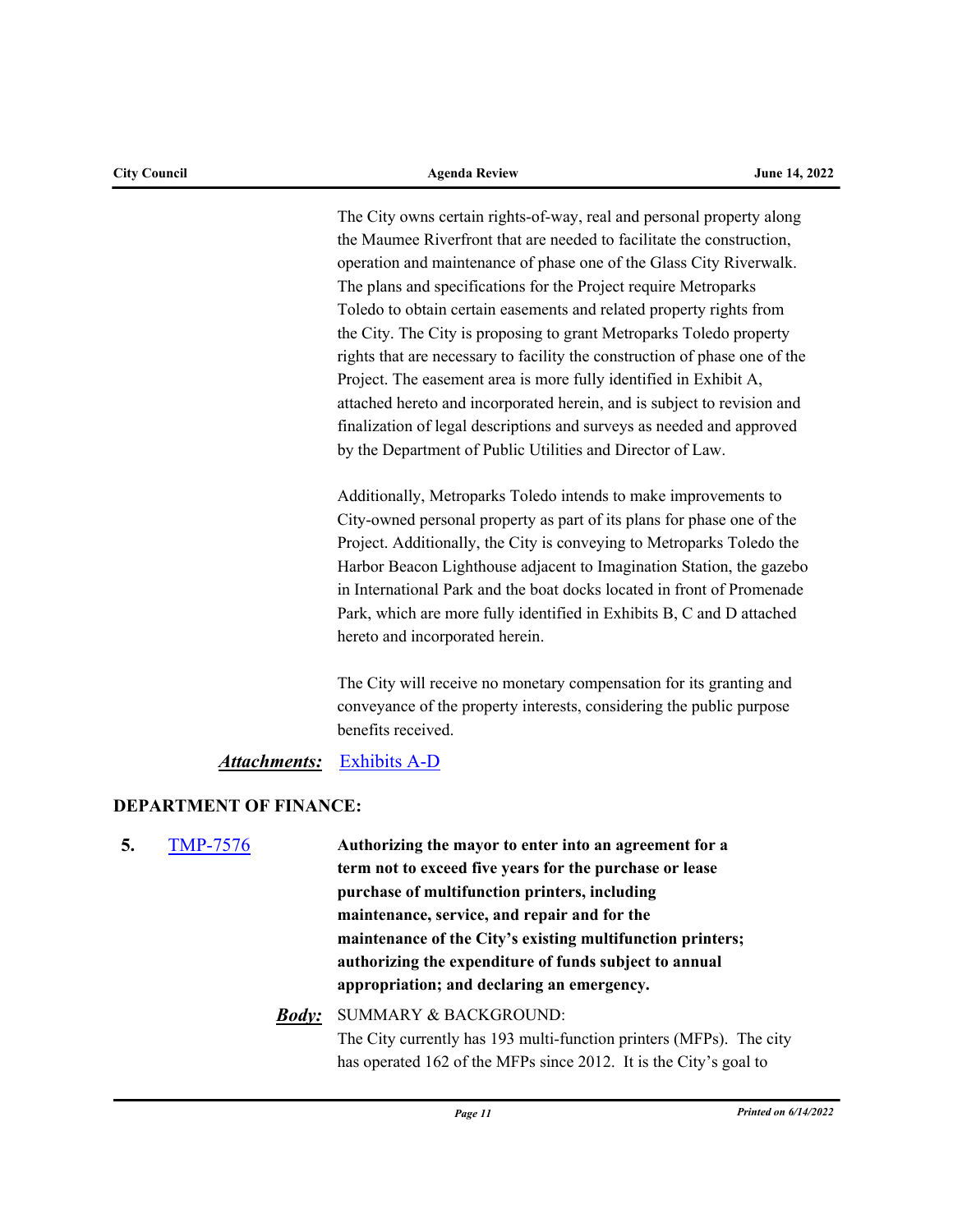| <b>City Council</b> | <b>Agenda Review</b>                                                      | June 14, 2022 |
|---------------------|---------------------------------------------------------------------------|---------------|
|                     | operate the existing MFPs until the service call rate or functionality of |               |
|                     | machines fails to address the needs of the City's departments and         |               |
|                     | divisions.                                                                |               |
|                     | This Ordinance authorizes the entering into an agreement for the          |               |
|                     | purchase or lease purchase of new MFP devices including                   |               |
|                     | maintenance contracts for those MFPs and entering into maintenance        |               |
|                     | contracts for the City's existing MFPs. As part of the agreement, all     |               |
|                     | routine maintenance (i.e. toner replacement) and any service calls or     |               |
|                     | repairs needed for a new or existing MFP will be covered in a per         |               |
|                     | copy click charge. The click charges for all MFPs are estimated to be     |               |
|                     | \$180,000 annually and is a set cost assessed for every                   |               |
|                     | black-and-white or color copy made from a MFP.                            |               |

## **DEPARTMENT OF HUMAN RESOURCES:**

- **6.** [TMP-7579](http://toledo.legistar.com/gateway.aspx?m=l&id=/matter.aspx?key=37902) **Authorizing the reappropriation of funds within the Department of Human Resource's General Fund budget for the purpose of providing for the 2022 summer internship program; and declaring an emergency.** 
	- SUMMARY & BACKGROUND: *Body:* This Ordinance authorizes the disappropriation and appropriation of funds within the Department of Human Resources General Fund budget for the summer internship program. Funds for this program were included in the Seasonal & Intern and Professional Service line items of the 2022 operating budget. This Ordinance authorizes the reappropriation of \$176,334 to wages and fringes for the 2022 summer internship program.

# **DEPARTMENT OF DIVERSITY, EQUITY & INCLUSION:**

**7.** [TMP-7580](http://toledo.legistar.com/gateway.aspx?m=l&id=/matter.aspx?key=37903) **Authorizing the Mayor to enter into a funding agreement for the provision of the City's portion in participation in the Toledo Minority Business Assistance Center (MBAC) programming; authorizing the expenditure of \$20,000 from the General Fund; and declaring an emergency.**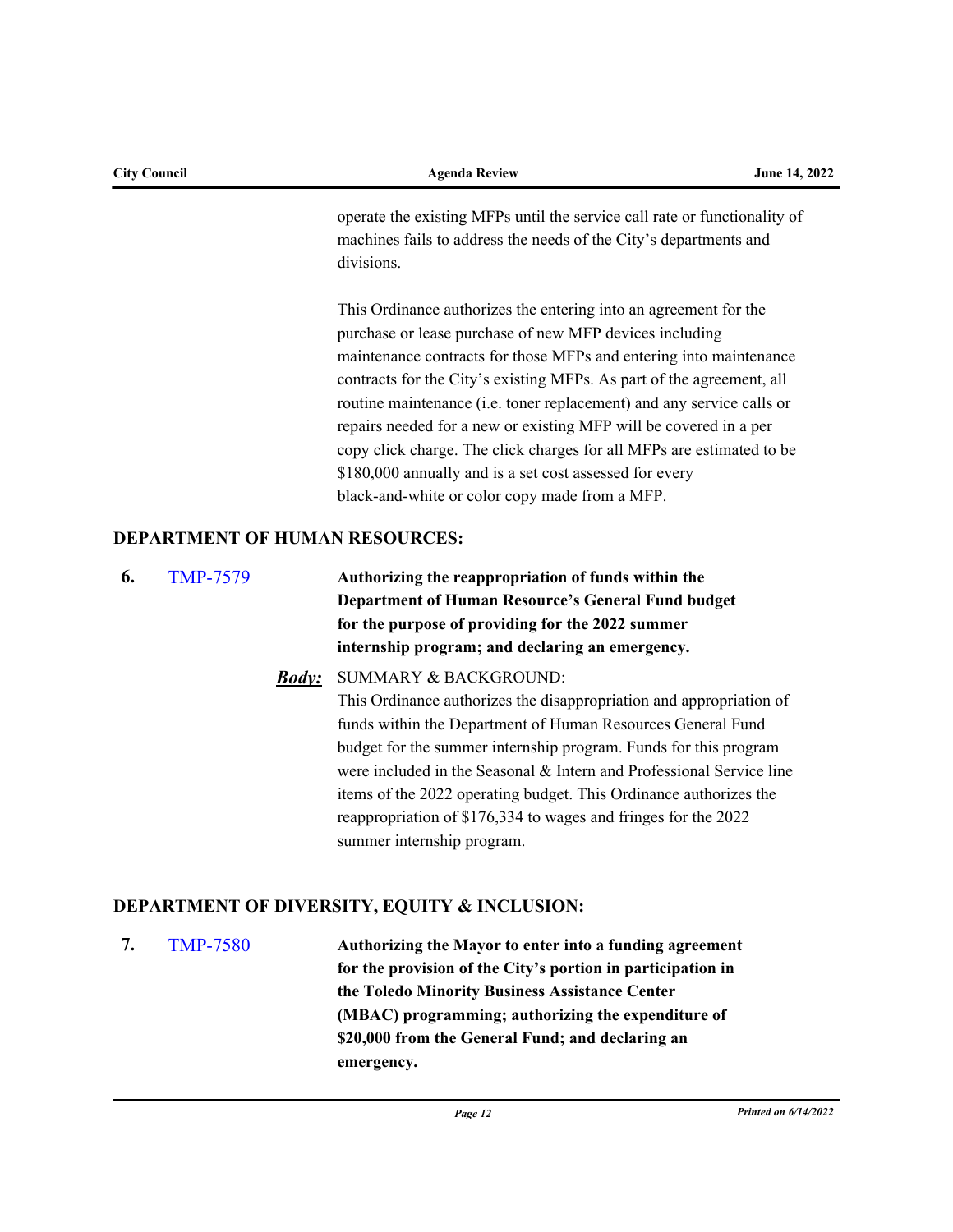#### SUMMARY & BACKGROUND: *Body:*

This ordinance requests authorization for the provision of the city's portion for providing support to the Toledo Minority Business Assistance Center. The support from the City has included active participation and advertisement on minority business technical assistance boards, working as a partner on economic development outreach program, creating supplier diversity program and financial support for program development.

The Toledo MBAC is charged with servicing minority and disadvantaged businesses with free professional consulting, addressing financial literacy and assisting small business obtain contract opportunities. A primary objective of the program is to identify emerging businesses and cultivate their growth and sustainability ultimately strengthening the minority business community, support job creation and further economic growth in Ohio. Professional MBAC staff work with owners of existing businesses, start-ups, certified Minority Business Enterprises (MBEs), certified Encouraging Diversity Growth and Equity (EDGE) and socially and economically-disadvantaged businesses. MBEs are defined as businesses that are at least 51 percent or more owned and managed by those individuals who are African American, Hispanic, Native American or Asian American. EDGE certified businesses are defined as enterprises that are owned by economically and socially disadvantaged entrepreneurs.

Over the last 10 years, the program has been housed at different host sites that have had a variety of programs, some which have had a minority business focus. However, the Toledo MBACs most critical requirements that a host have include a focus on diversity and inclusion and providing physical ease of access to where the majority of minority businesses are located. For the Toledo MBAC and based on business census data, the majority of minority businesses reside in Lucas County and concentrated within the City of Toledo.

### **DEPARTMENT OF LAW:**

**8.** [TMP-7577](http://toledo.legistar.com/gateway.aspx?m=l&id=/matter.aspx?key=37898) **Authorizing the settlement of the claims of Robin Wilson**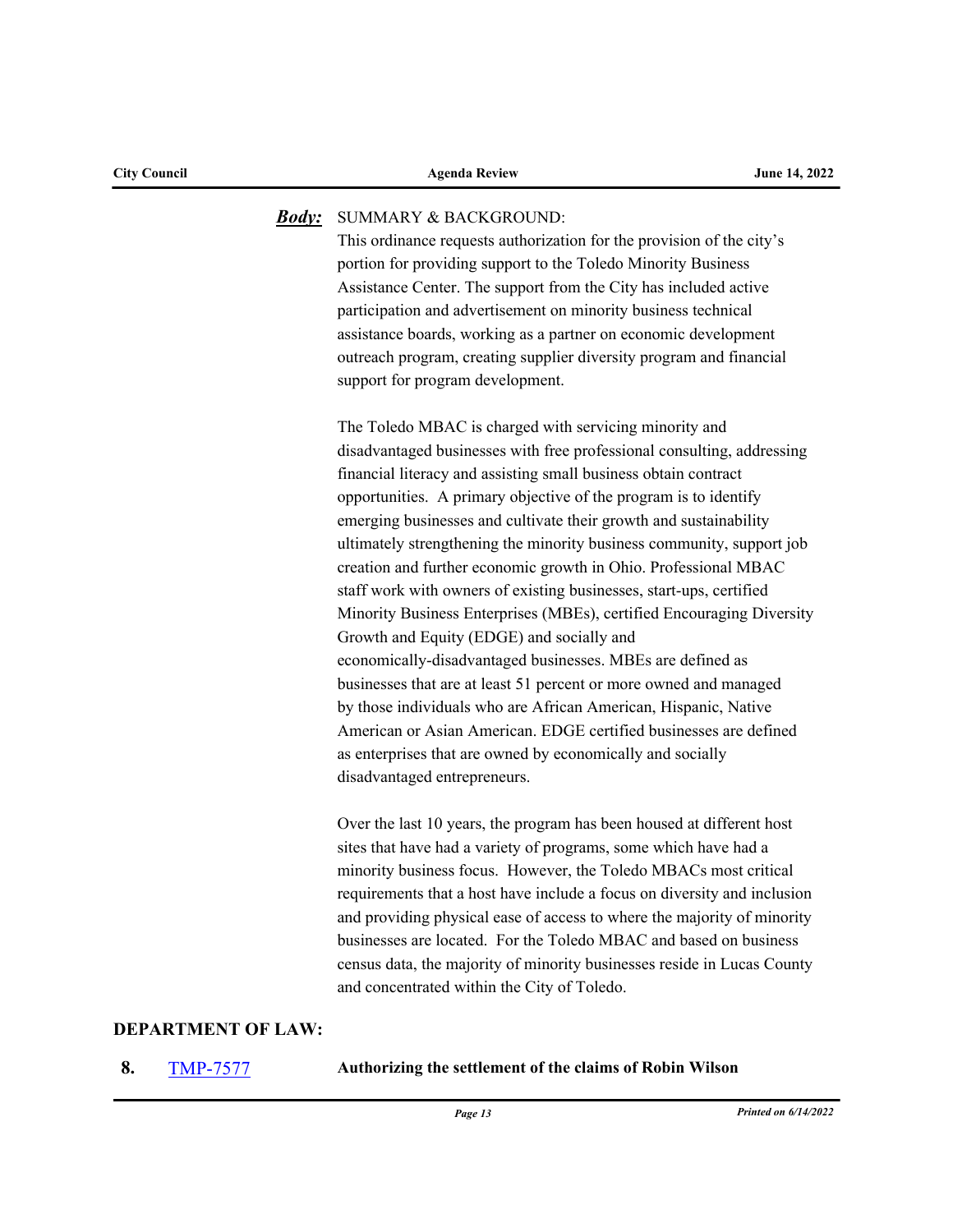| <b>City Council</b>   |                     | <b>Agenda Review</b>                                                                                                                                                                                                                                                                                                                                                                                                                                                                             | June 14, 2022 |
|-----------------------|---------------------|--------------------------------------------------------------------------------------------------------------------------------------------------------------------------------------------------------------------------------------------------------------------------------------------------------------------------------------------------------------------------------------------------------------------------------------------------------------------------------------------------|---------------|
|                       |                     | in Case No. 22A-2022-00338 pending before the Equal<br><b>Employment Opportunity Commission for the sum of</b><br>\$45,000; authorizing the expenditure of \$45,000 from the<br>Risk Management Fund; and declaring an emergency.                                                                                                                                                                                                                                                                |               |
|                       | <b>Body</b> :       | <b>SUMMARY &amp; BACKGROUND:</b><br>Former City of Toledo employee Robin Wilson filed a charge of<br>employment discrimination with the United States Equal Employment<br>Opportunity Commission (EEOC). Following negotiations, an<br>agreement has been reached in the amount of \$45,000 as to all claims,<br>including a waiver of all future employment recall rights without any<br>admission of liability for any violation of state or federal law.                                      |               |
|                       |                     | <b>DEPARTMENT OF FIRE &amp; RESCUE OPERATIONS:</b>                                                                                                                                                                                                                                                                                                                                                                                                                                               |               |
| 9.<br><b>TMP-7588</b> |                     | Opting-out of H.B. 172 and reaffirming the ban on<br>discharging, igniting or exploding fireworks in the City of<br>Toledo, as set forth in Chapter 1519 of the codified<br>ordinances of the City of Toledo, and declaring an<br>emergency.                                                                                                                                                                                                                                                     |               |
|                       | <u><b>Body:</b></u> | <b>SUMMARY &amp; BACKGROUND:</b><br>On November 8, 2021, Governor DeWine signed H.B. 172,<br>amending Ohio Revised Code 3743.45, effective July 1, 2022, which<br>allows any person authorized to possess consumer grade fireworks to<br>discharge, ignite or explode fireworks on their property, or if<br>permitted, on another person's property on certain designated days of<br>the year.                                                                                                   |               |
|                       |                     | The provisions of H.B. 172 expressly grant municipalities the home<br>rule authority to retain all or any municipal ordinances that regulate<br>and/or prohibit the discharge, ignition or exploding of fireworks and to<br>retain all ordinances that regulate noise, disturbance of the peace and<br>disorderly conduct. Legislative action must be taken in order to<br>opt-out of H.B. 172 and continue the city's current ban as set forth in<br>Chapter 1519 of the Toledo Municipal Code. |               |
|                       |                     | The discharge ignition and/or evaluating of financels notes a                                                                                                                                                                                                                                                                                                                                                                                                                                    |               |

The discharge, ignition, and/or exploding of fireworks poses a significant danger to the public and may cause serious injuries as well as significant property damage, especially in densely population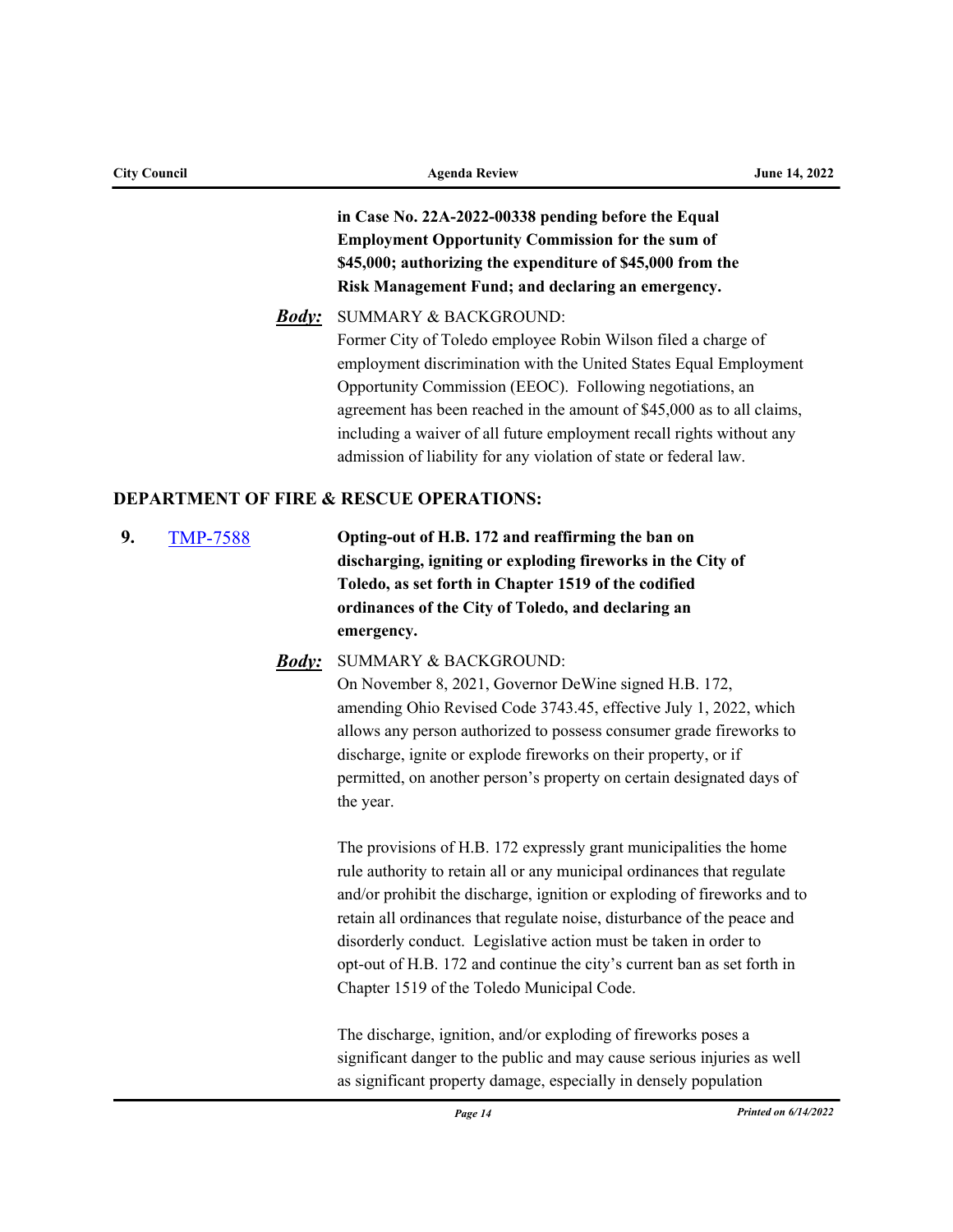| <b>City Council</b>                                              | <b>Agenda Review</b>                                                     | <b>June 14, 2022</b> |
|------------------------------------------------------------------|--------------------------------------------------------------------------|----------------------|
|                                                                  | residential and business areas. Both Fire Chief Armstrong and Police     |                      |
| Chief Kral recommend that the City of Toledo opt-out of H.B. 172 |                                                                          |                      |
|                                                                  | and reaffirm the existing ban as set forth in Chapter 1519 of the Toledo |                      |
|                                                                  | Municipal Code.                                                          |                      |

### **DEPARTMENT OF POLICE OPERATIONS:**

**10.** [TMP-7552](http://toledo.legistar.com/gateway.aspx?m=l&id=/matter.aspx?key=37873) **Authorizing the Mayor to enter into a grant agreement and accept and deposit \$30,800.11 from the Office of Criminal Justice Services for an Ohio Drug Law Enforcement Fund (2021-DL-LEF-5853) Program; authorizing the appropriation and expenditure of said grant proceeds from the Operation Grants Fund for drug investigations; and declaring an emergency.** 

> SUMMARY & BACKGROUND: *Body:* The Toledo Police Department has requested and received \$30,800.11 in Ohio Drug Law Enforcement Fund grant funds from the Ohio Office of Criminal Justice Services to conduct drug investigations. There is a local match of \$10,268.67 required for this grant, which will be for personnel overtime. The grant funds will increase the department's ability to conduct drug enforcement investigations.

- **11.** [TMP-7551](http://toledo.legistar.com/gateway.aspx?m=l&id=/matter.aspx?key=37872) **Authorizing the Mayor to enter into a contract for the purchase of ballistic shields; authorizing the expenditure in an amount not to exceed \$69,000 for the purchase of ballistic shields from the Law Enforcement Trust Fund; and declaring an emergency.**
	- SUMMARY & BACKGROUND: *Body:* This ordinance authorizes the expenditure of \$69,000 from trust funds for the purchase of ballistic shields from LC Action Police Supply, Ltd. Bids were solicited through Planet Bids and LC Action Police Supply, Ltd was the winning bidder.

### **DEPARTMENT OF PUBLIC UTILITIES:**

**12.** [TMP-7571](http://toledo.legistar.com/gateway.aspx?m=l&id=/matter.aspx?key=37892) **Authorizing the mayor to enter into a contract with an environmental contractor for the clean-up, removal,**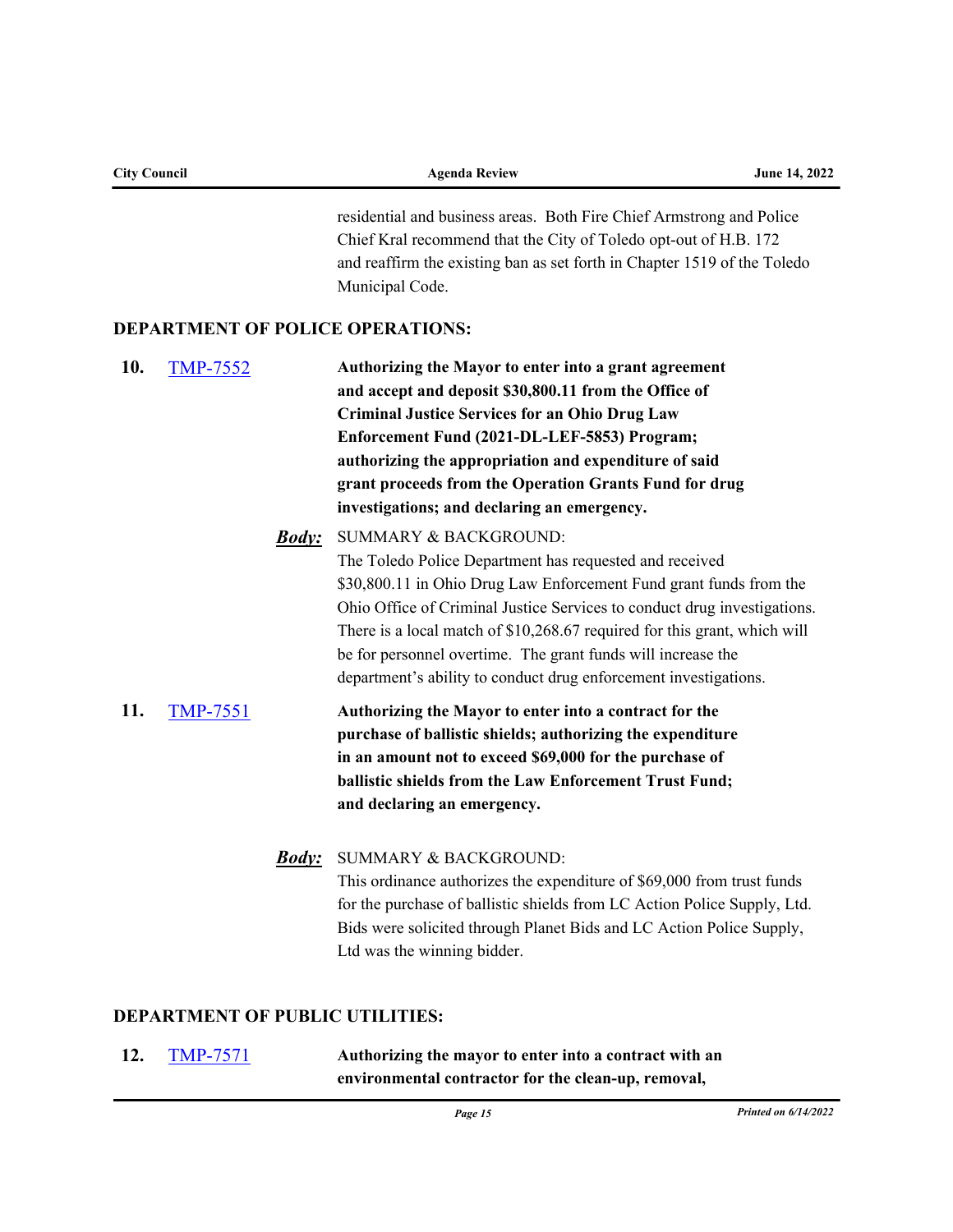**remediation, and disposal of chemical products within the limits of the City of Toledo; authorizing an amount not to exceed \$10,000 from the Sewer Operating Fund, \$10,000** 

> **from the Storm Water Operating Fund, and \$10,000 from the Water Operating Fund for said purpose; and declaring an emergency.**

### SUMMARY & BACKGROUND: *Body:*

Environmental Services provides professional service in assisting environmental remediation and disposal of hazardous materials, including but not limited to petroleum products, contaminated materials, and chemical/chemical waste products. Environmental Services will contract with an environmental contractor that provides the following services: collection, packaging, transportation, and disposal of the waste items from environmental incidents. The acquisition of a contractor will limit hazardous waste items from the community all in protection of human health, welfare, and the environment.

### **DEPARTMENT OF HOUSING & COMMUNITY DEVELOPMENT:**

**13.** [TMP-7582](http://toledo.legistar.com/gateway.aspx?m=l&id=/matter.aspx?key=37905) **Repealing in its entirety Ord. 176-22; authorizing the Mayor to accept, deposit, appropriate and expend the Community Development Block Grant (CDBG) from the U.S. Department of Housing and Urban Development (HUD) in the amount of \$7,373,648; authorizing the expenditure of CDBG carryover funds from all years prior to program year 2022 (48th) in the amount of \$1,914,215; and authorizing submission to the U.S. Department of Housing and Urban Development of the 2022-2023 Annual Action Plan; and declaring an emergency.**

> SUMMARY & BACKGROUND: Ordinance #176-22 passed by Council and signed by the Mayor was an estimate of what was anticipated to be received from the Department of Housing and Urban Development (HUD) for the Community Development Block Grant (CDBG). The City of Toledo was informed by HUD it will now receive \$7,373,648 for fiscal year 2022, a reduction of \$219,867. This Ordinance makes the necessary *Body:*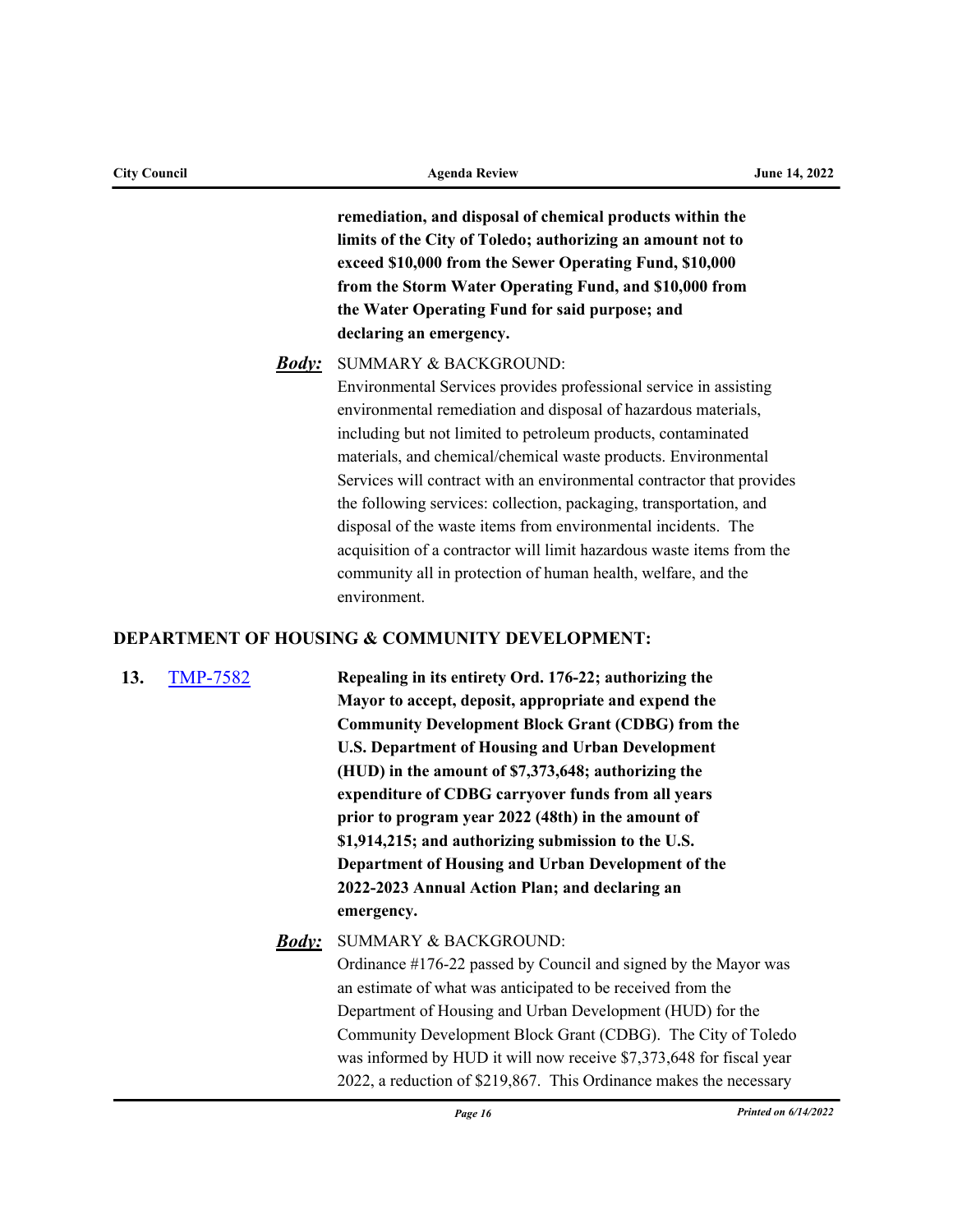| <b>City Council</b> |                     | <b>Agenda Review</b>                                                                                                                                                                                                                                                                                                                                                                                                                                                                                             | June 14, 2022 |
|---------------------|---------------------|------------------------------------------------------------------------------------------------------------------------------------------------------------------------------------------------------------------------------------------------------------------------------------------------------------------------------------------------------------------------------------------------------------------------------------------------------------------------------------------------------------------|---------------|
|                     |                     | amendments to Ordinance 176-22 by amending the relevant Sections<br>in said legislation.                                                                                                                                                                                                                                                                                                                                                                                                                         |               |
|                     |                     | The financial impact of this Ordinance is the receipt of \$7,373,648;<br>\$219,867 less than what was anticipated from HUD to the City of<br>Toledo for the CDBG Program.                                                                                                                                                                                                                                                                                                                                        |               |
|                     | <u>Attachments:</u> | Schedules A & B                                                                                                                                                                                                                                                                                                                                                                                                                                                                                                  |               |
| 14.                 | <b>TMP-7581</b>     | Repealing in its entirety Ord. 177-22; authorizing the<br>Mayor to accept, deposit, appropriate, and expend the<br><b>Emergency Solutions Grant (ESG) in an amount of</b><br>\$638,314 from the U.S. Department of Housing and<br><b>Urban Development to fund Emergency Solutions Grant</b><br>Program activities; authorizing submission to the U.S.<br>Department of Housing and Urban Development the<br>One-Year Action Plan; and declaring an emergency.                                                   |               |
|                     | <u><b>Body:</b></u> | SUMMARY & BACKGROUND:<br>Ordinance 177-22 passed by Council and signed by the Mayor was<br>an estimate of what was anticipated to be received from the<br>Department of Housing and Urban Development (HUD) for the<br>Emergency Solutions Grant (ESG). The City of Toledo was informed<br>by HUD it will now receive \$638,314 for fiscal year 2022, a reduction<br>of \$7,302 dollars. This Ordinance makes the necessary amendments<br>to Ordinance 177-22 by amending relevant Sections in said legislation. |               |
|                     |                     | The financial impact of this Ordinance is the receipt of \$638,314;<br>\$7,302 less than what was anticipated from HUD to the City of<br>Toledo for the ESG Program.                                                                                                                                                                                                                                                                                                                                             |               |
|                     | <b>Attachments:</b> | <b>Schedule A</b>                                                                                                                                                                                                                                                                                                                                                                                                                                                                                                |               |
| 15.                 | <b>TMP-7583</b>     | Repealing in its entirety Ord. 178-22; authorizing the<br>Mayor to accept, deposit, appropriate and expend the<br><b>HOME Investment Partnership Program Grant in the</b><br>amount of \$2,385,225 from the U.S. Department of<br>Housing and Urban Development (HUD) for the purpose<br>of funding the 2022 HOME Investment Partnership<br>Program; authorizing the expenditure of HOME<br>Carryover funds from all years prior to program year                                                                 |               |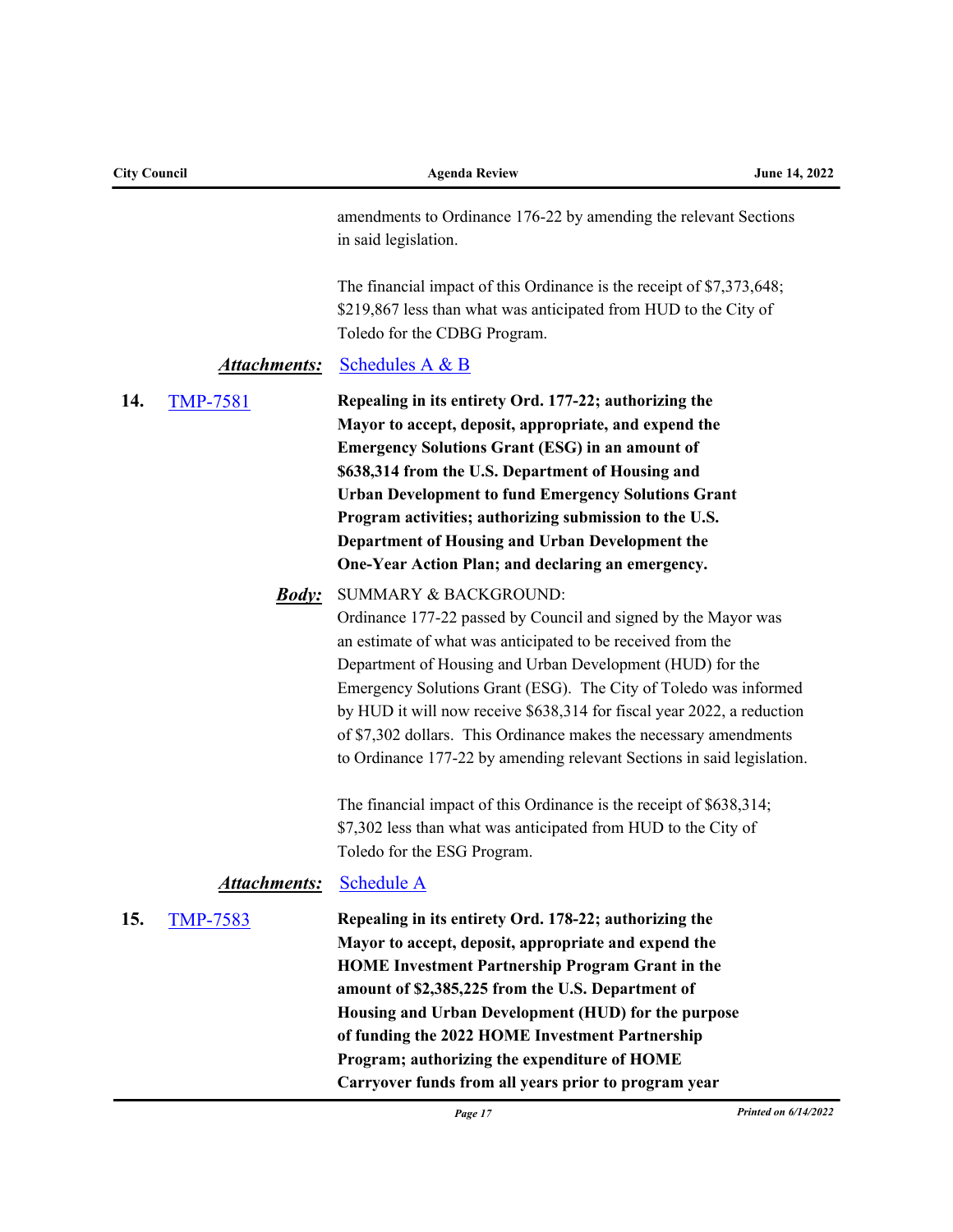| <b>City Council</b> |                                                    | <b>Agenda Review</b>                                                                                                                                                                                                                                                                                                                                                                                                                                                                                                                       | June 14, 2022 |  |
|---------------------|----------------------------------------------------|--------------------------------------------------------------------------------------------------------------------------------------------------------------------------------------------------------------------------------------------------------------------------------------------------------------------------------------------------------------------------------------------------------------------------------------------------------------------------------------------------------------------------------------------|---------------|--|
|                     |                                                    | 2022 (31st) in the amount of \$1,889,320.05; and<br>authorizing submission to the U.S. Department of<br>Housing and Urban Development the 2022-2023 Annual<br>Action Plan; and declaring an emergency.                                                                                                                                                                                                                                                                                                                                     |               |  |
|                     | <u><i>Body:</i></u>                                | <b>SUMMARY &amp; BACKGROUND:</b><br>Ordinance #178-22 passed by Council and signed by the Mayor was<br>an estimate of what was anticipated to be received from the<br>Department of Housing and Urban Development (HUD) for the<br>HOME Investment Partnership Program (HOME). The City of<br>Toledo was informed by HUD it will now receive \$2,385,225 for<br>fiscal year 2022, an increase of \$205,248. This Ordinance makes the<br>necessary amendments to Ordinance 178-22 by amending the relevant<br>Sections in said legislation. |               |  |
|                     |                                                    | The financial impact of this Ordinance is the receipt of \$2,385,225;<br>\$205,248 more than what was anticipated from HUD to the City of<br>Toledo for the HOME Program.                                                                                                                                                                                                                                                                                                                                                                  |               |  |
|                     | <u>Attachments:</u>                                | <b>Schedule A</b>                                                                                                                                                                                                                                                                                                                                                                                                                                                                                                                          |               |  |
|                     | <b>DEPARTMENT OF FIRE &amp; RESCUE OPERATIONS:</b> |                                                                                                                                                                                                                                                                                                                                                                                                                                                                                                                                            |               |  |
| 16.                 | <b>TMP-7589</b>                                    | Authorizing the expenditure of an amount not to exceed                                                                                                                                                                                                                                                                                                                                                                                                                                                                                     |               |  |

**\$500,000 from the Capital Improvement Fund for Fire Station improvements; authorizing the Mayor to accept bids and award contracts for said improvements; and declaring an emergency.**

### SUMMARY & BACKGROUND: *Body:*

This Ordinance authorizes the expenditure of approved Capital Improvement Plan (CIP) funds for various improvements and renovation projects at the Fire and Rescue Department's 22 buildings. Said improvements will be prioritized by need and include, but are not limited to, station roofs, multiple concrete jobs, parking lot pavement, HVAC and vehicle building exhaust systems, windows, kitchen remodels, parking lot security fencing, overhead doors, office remodeling, station equipment, station security improvements/card readers, etc. The Department of Fire and Rescue plans to use existing City crews to assist with various concrete and pavement